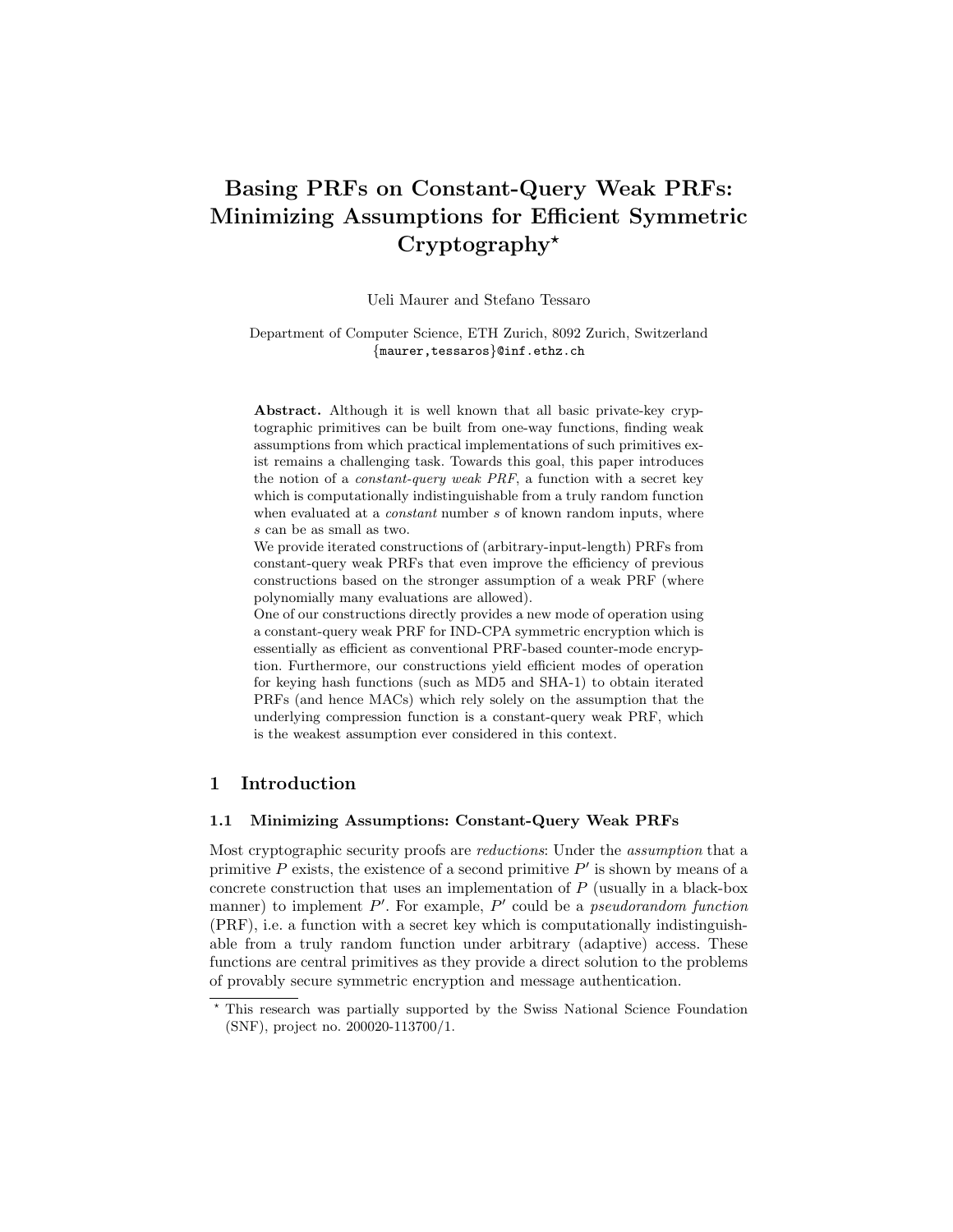Ideally, one would like the underlying primitive  $P$  to be as *weak* as possible, as in practice it is more likely that an efficient and secure candidate is successfully designed. Also, it is a safe practice to assume that already existing cryptographic functions (such as block ciphers or compression functions of hash functions) only fulfill weaker properties than what they have been originally designed for. Sometimes, however, reductions to weak assumptions turn out to be inefficient and involve large security losses (cf. [14] for a typical example), and hence designers of cryptographic systems are frequently confronted with a trade-off between the strength of the underlying assumption and the complexity of the resulting construction.

With the aim of proposing new weak assumptions for the purpose of building symmetric-key primitives, this paper introduces the notion of constantquery weak pseudorandom functions: Informally, for some constant  $s$ , a function  $F: \{0,1\}^n \times \{0,1\}^m \rightarrow \{0,1\}^n$  with  $\kappa < s \cdot n$  is an s-query weak PRF (s-WPRF) if  $F(K, \cdot)$  (under a secret key K) is indistinguishable from a random function when evaluated at s independent known random inputs.<sup>1</sup> This notion weakens significantly the regular concept of a weak pseudorandom function (WPRF) [19], where indistinguishability for polynomially many random inputs is required. We point out that a WPRF is by itself already much weaker than a PRF, as it possibly exhibits several non-random properties (such as having weak inputs or being commutative, i.e.  $F(k, F(k', x)) = F(k', F(k, x))$ . On top of this, an s-WPRF allows for even more structure: For instance, any  $s + 1$  distinct inputs  $x_1, \ldots, x_{s+1}$  and the corresponding outputs  $F(k, x_1), \ldots, F(k, x_{s+1})$ under a secret key  $k$  may satisfy an easily verifiable relation with no impact on the pseudorandomness of the function.

In this work, we address the problem of using s-WPRFs to construct PRFs. Since s-WPRFs imply the existence of one-way functions, a straightforward construction can be obtained using the results of  $[14, 13]$ . However, the inefficiency and the security loss of the resulting reduction make this approach unsuitable for any practical use, even if the underlying s-WPRF is both highly efficient and secure. For this reason, this paper deals with the question of finding *efficient* constructions of PRFs from s-WPRFs: Surprisingly, we are able to provide constructions which are more efficient than existing reductions of PRFs to WPRFs, while only requiring the underlying function to be an s-WPRF, for s as low as two. Furthermore, our constructions are iterated and can process inputs of arbitrary input length. This structure makes them well suited to be derived from properly keyed hash functions with very weak compression functions.

The next two sections are devoted to discussing previous work in the contexts of building PRFs from WPRFs and of iterated PRFs and MACs, respectively, and to relating it to our results.

 $1$  The assumption that s-WPRFs exist implies the existence of one-way functions, since the mapping  $(k, r) \mapsto F(k, r)$  is easily verified to be one-way as long as  $\kappa < s \cdot n$ . For  $\kappa \geq s \cdot n$ , such functions can be constructed unconditionally, e.g. using s-wise independent functions. (However, optimal unconditional constructions with  $\kappa = s \cdot n$ are not known for all parameters m.)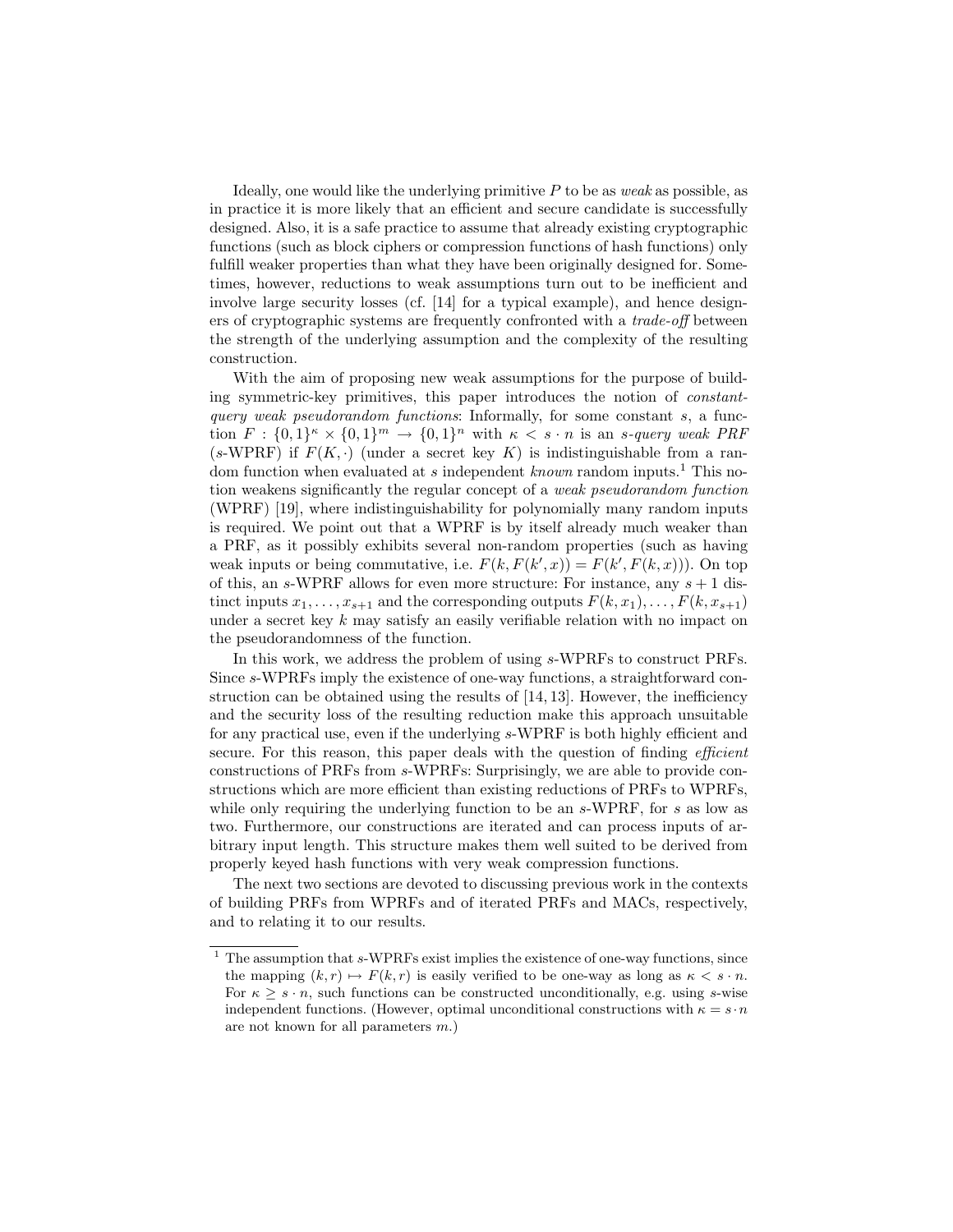### 1.2 Construction of PRFs from Weak PRFs

The first construction of a PRF from a WPRF is due to Naor and Reingold [19], and a further construction was later proposed by Maurer and Sjödin [17]. Both assume<sup>2</sup> a length-preserving underlying function  $F: \{0,1\}^n \times \{0,1\}^n \rightarrow \{0,1\}^n$ (which can be obtained e.g. from a block cipher) and realize a keyed function mapping  $\ell$ -bit strings to *n*-bit strings (for a fixed input length  $\ell$ ).

THE NAOR-REINGOLD CONSTRUCTION [19]. The construction  $NR_\ell$  takes an  $\ell$ bit input (with  $\ell$  being a power of two) and its secret key consists of  $2\ell$  nbit strings  $k_{1,0}, k_{1,1}, \ldots, k_{\ell,0}, k_{\ell,1}$ . The computation on input  $x = (x_1, \ldots, x_\ell)$ proceeds as follows: First, we define  $y_i^{(\log \ell+1)} := k_{i,x_i}$  for all  $i = 1,\ldots,\ell$ . Then, for all  $j = \log \ell, \ldots, 1$  we compute  $y_i^{(j)} := F(y_{2i-1}^{(j+1)}, y_{2i}^{(j+1)})$  for all  $i = 1, \ldots, 2^{j-1}$ and finally output  $y_1^{(1)}$ . In other words, the elements of the key corresponding to the individual input bits are chosen as the values of the  $\ell$  leaves of a complete binary tree which is evaluated in a bottom-up fashion by computing the value of each inner vertex as  $F(y_l, y_r)$ , where  $y_l$  and  $y_r$  are the values of its children, and finally outputting the value of the root. Hence, one evaluation of the construction needs  $\frac{\ell}{2} + \frac{\ell}{4} + \cdots + \frac{\ell}{\ell} = \ell - 1$  calls to the underlying function F. A more involved construction (which we call  $\overline{\text{NR}}_{s,\ell}$ ) by the same authors uses a key consisting of s n-bit values and improves the total number of calls to roughly  $\ell/\log s$  per evaluation, but only accepts  $\ell$  and log s to have the form  $2^{j} + 2$  for some  $j \geq 0$ . (For both constructions, other input lengths can be achieved through appropriate paddings.)

THE IC-CONSTRUCTION [17]. The construction  $C_{\ell}$  takes a  $(\kappa + 2n)$ -bit key consisting of three values  $k_1 \in \{0,1\}^{\kappa}$  and  $r, r' \in \{0,1\}^n$ . (The value r' can even be made public.) It first precomputes the values  $k_i := F(k_{i-1}, r')$  for all  $i =$ 2,...,  $\ell$ . Furthermore, on an  $\ell$ -bit input  $x = (x_1, \ldots, x_\ell)$ , it sets  $y_0 := r$ , and for all  $j = 1, \ldots, \ell$ , computes  $y_j := F(k_j, y_{j-1})$  if  $x_j = 1$ , and  $y_j := y_{j-1}$ else. Finally, it outputs  $y_\ell$ . The construction  $\mathsf{IC}_\ell$  requires  $w(x)$  calls to F when evaluated on input x, where  $w(x) \leq \ell$  is the hamming weight of x. If memory restrictions do not allow storage of the keys  $k_2, \ldots, k_\ell$ , their values have to be computed at each evaluation and thus the construction requires  $(\ell - 1) + w(x)$ calls to F per evaluation, which can be as high as  $2\ell - 1$ .

A central remark is that in order for all the aforementioned constructions to be secure PRFs for adversaries issuing  $q$  queries, the underlying WPRF must also be secure when evaluated at  $q$  random inputs. (The concrete security bounds for these constructions are discussed in the full version.) Moreover, in this paper we will focus on iterated constructions of PRFs and MACs where candidates for WPRFs may arise from (keyed) compression functions of hash functions, which have the form  $F: \{0,1\}^n \times \{0,1\}^n \to \{0,1\}^{\kappa}$  (where e.g.  $\kappa = 160$  and  $n = 512$ for SHA-1). The above constructions can all be extended in a straightforward

<sup>&</sup>lt;sup>2</sup> In fact, the construction of [19] relies on an intermediate primitive, called a *synthe*sizer, but a WPRF  $F: \{0,1\}^n \times \{0,1\}^n \rightarrow \{0,1\}^n$  is in fact a synthesizer.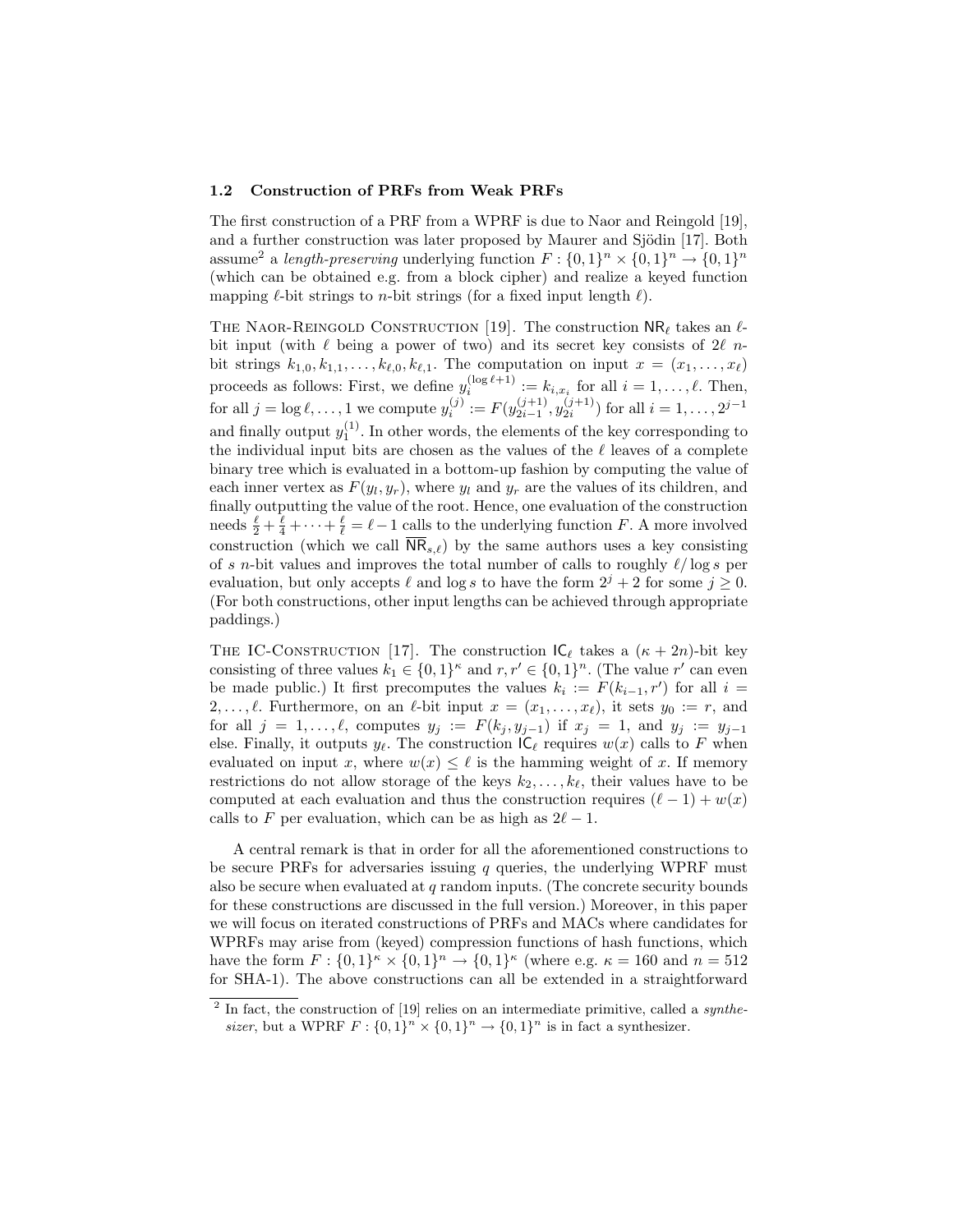way<sup>3</sup> to handle such functions as well, but for the same input length  $\ell$  the number of calls would increase considerably if  $n > \kappa$  (roughly, by a factor of  $\lceil \frac{n}{\kappa} \rceil$ with respect to the case  $n = \kappa$ , which is e.g. 4 for SHA-1). This holds even if we just want  $\kappa$ -bit outputs. Hence, this calls for a construction for which the condition  $n > \kappa$  does not have a negative impact on the efficiency of the construction.

### 1.3 Assumptions in Iterated MACs and PRFs

Bellare et al. [2] proposed two efficient message authentication codes called  $HMAC$  and  $NMAC$ , obtained by appropriately keying an iterated<sup>4</sup> hash functions  $H: \{0,1\}^k \times \{0,1\}^* \to \{0,1\}^k$  (where the first input is the initialization value) as  $HMAC(k_1||k_2, x) := H(IV, k_2||H(IV, k_1||x))$  (for a fixed known IV and  $|k_1|, |k_2|$  both equal to the block length of H) and as  $NMAC(k_1||k_2, x) :=$  $H(k_2, H(k_1, x))$ , respectively.<sup>5</sup> (Note that HMAC only requires black-box usage of H.) Even though alternative designs of MACs exist (such as CBC-MAC [5] and UMAC [8] to name a few), these constructions have enjoyed widespread usage due to the large availability of hash function implementations (both in hardware and in software). From the theoretical standpoint, security of HMAC/NMAC has been first proved [2] under the assumption that the compression function of  $H$  is a PRF (when keyed through the chaining value), and that  $H$  is *weakly collision re*sistant, i.e. it is hard to find two distinct messages x, x' with  $H(K, x) = H(K, x')$ for a secret key K (given oracle access to  $H(K, \cdot)$ ). Bellare [1] subsequently proved HMAC/NMAC to be an arbitrary-input-length PRF under the sole assumption of the compression function being a PRF. We point out that the *cas*cade construction by Bellare et al. [3] can also be seen as a way to key a hash function with a single key to obtain a PRF under the same assumption, at the expense of using a prefix-free encoding of the inputs. More recently, Fischlin [12] presented security proofs for HMAC/NMAC (when used as a MAC rather than as a PRF) relying on non-malleability properties of the underlying compression function. A further recent line of research [15, 22] has been concerned with increasing the efficiency of the HMAC/NMAC constructions by imposing slightly stronger requirements on the underlying compression function (i.e. pseudorandomness under mild types of related-key attacks).

The bottom line is that in order to deploy one of these constructions in practice, it is relevant to assess the level of confidence one is willing to put in the given compression function, but in view of continuous cryptanalytic achievements this

<sup>&</sup>lt;sup>3</sup> One can simply base the above constructions on the function  $F' : (k_1 \| \dots \| k_c, r) \mapsto$  $F(k_1, r)\|\ldots\|F(k_c, r)$  (possibly chopping some bits) where  $c = \lfloor n/\kappa \rfloor$  (the function  $F'$  can be shown to be a WPRF). Note that more involved range-extension techniques (such as those from [11, 17, 20]) do not work here, as they require a length-preserving function beforehand.

 $4$  i.e. based on the Merkle-Damgård construction [10, 18], cf. also Section 2

<sup>5</sup> Practical implementations usually consider single-keyed versions which, for simplicity, are not discussed here.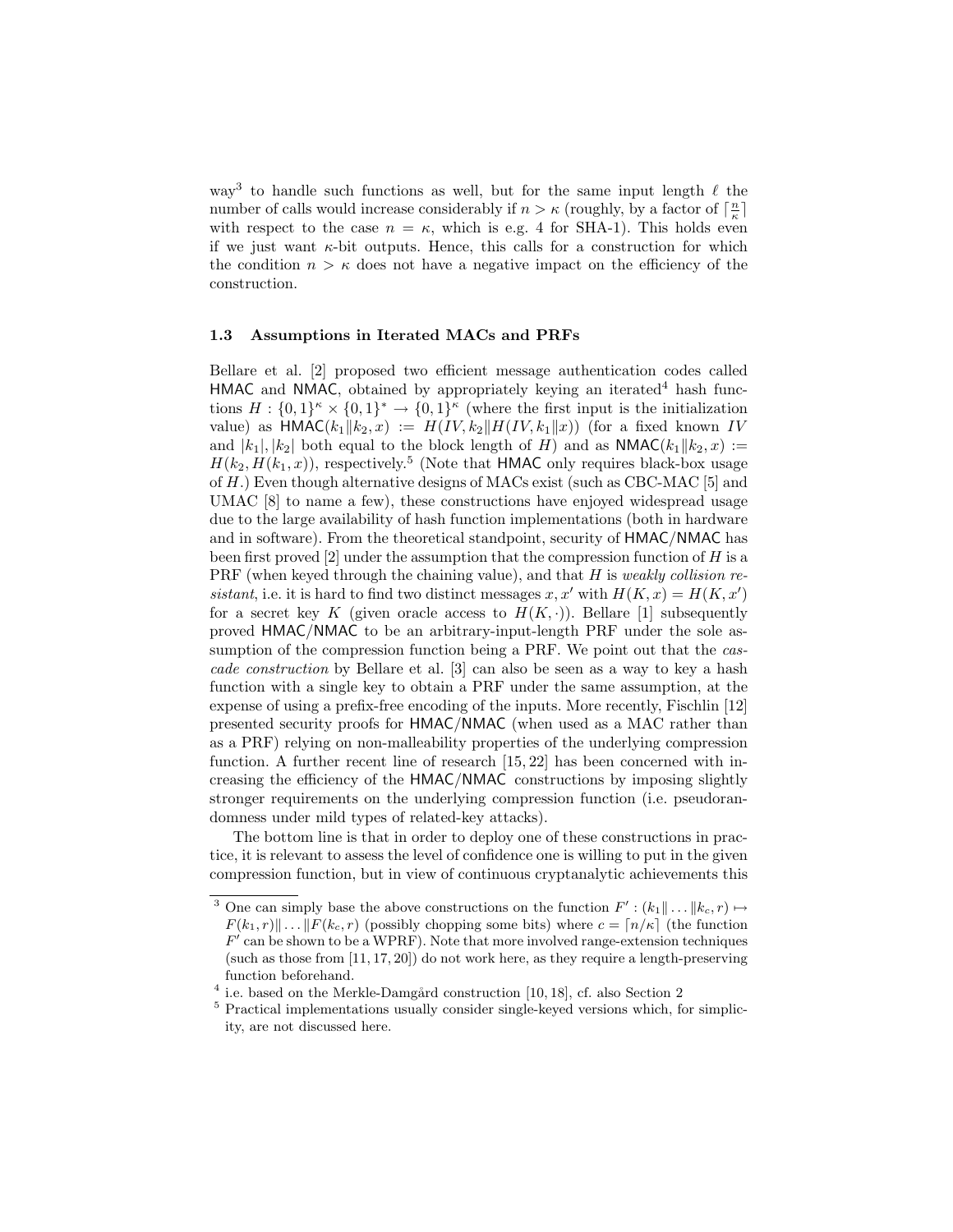is far from being a simple task. This issue motivates us to take steps in the opposite direction: We raise the question of constructing iterated MACs (and PRFs) with *very low* requirements on the given compression function, while guaranteeing limited impact on the performance when compared with constructions with stronger underlying security assumptions. In particular, we consider constructions which only require the underlying compression function to be an s-WPRF (for s as small as two).

### 1.4 Contributions and Outline of this Paper

This paper initiates the study of constant-query WPRFs, and in particular investigates the problem of constructing efficient PRFs from these primitives.

- In Section 3, we present our first construction (called the RC-construction) of an arbitrary-input-length PRF from any s-WPRF  $F: \{0,1\}^n \times \{0,1\}^n \rightarrow$  $\{0,1\}^{\kappa}$  (for some constant  $s \geq 2$ ). As a special case of our construction, one obtains a fixed-input-length PRF which, for input length  $\ell$ , requires  $\approx \frac{\ell}{\log s}$ calls to  $F$  per evaluation, hence improving on earlier constructions despite the weaker underlying assumption of an s-WPRF.
- Careful instantiation of the RC-construction yields efficient counter-mode symmetric encryption relying on the sole assumption of an s-WPRF (for some  $s \geq 2$ ), while requiring (on average) only  $1 + \frac{1}{s-1}$  calls to F per  $\kappa$ -bit block of encrypted data and minimal storage overhead. Furthermore, the RCconstruction directly yields constructions of efficient PRGs from s-WPRFs.
- Section 4 presents a further construction, called the nested RC-construction, which improves the throughput of the RC-construction for long messages making a novel use of pairwise independence, while still solely relying on the underlying function being an s-WPRF.
- Finally, Section 5 addresses the problem of deriving our constructions by keying iterated hash functions (such as SHA-1 or MD5) whose compression function is an s-WPRF: If minimal (and natural) regularity properties are additionally guaranteed by the compression function, the keying can be done in an entirely black-box way. Furthermore, this is the weakest assumption on the compression function for which modes of operations leading to secure PRFs and MACs have ever been considered.

The basic tools needed in the rest of the paper are reviewed in Section 2.

### 2 Preliminaries

### 2.1 Notational Conventions

Throughout this paper, for a set U, we denote as  $\mathcal{U}^n$ ,  $\mathcal{U}^*$ , and  $\mathcal{U}^+$  the sets of sequences  $s = (u_1, u_2, \dots, u_{|s|})$  of elements of U of length  $|s| = n$ , of arbitrary length with the empty sequence  $\epsilon$ , and of arbitrary length |s| without the empty sequence  $\epsilon$ , respectively. (For the case  $\mathcal{U} = \{0, 1\}$  we usually talk of *strings*.) The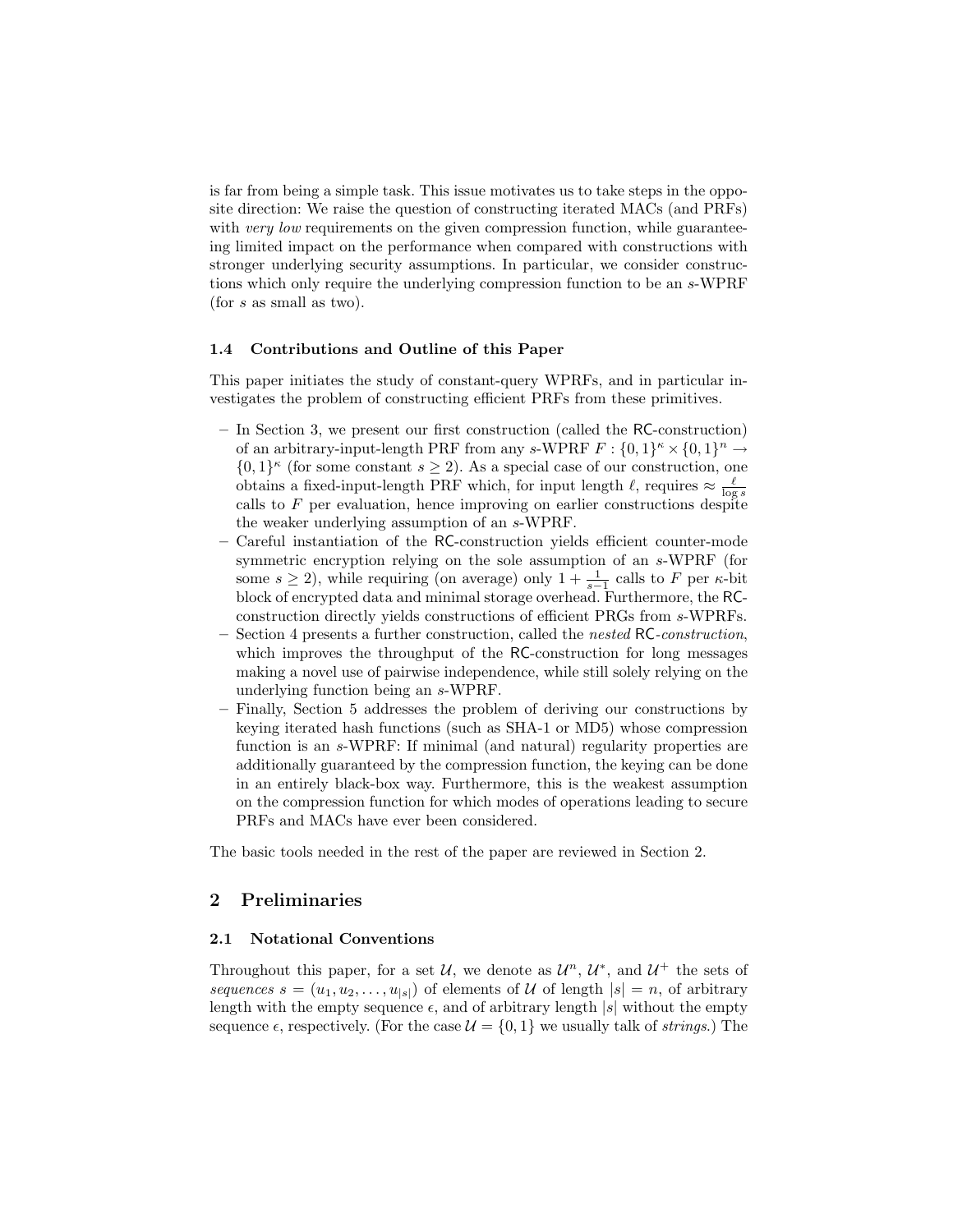notation  $s||s'$  stands for the concatenation of sequences s and s', and u' is the sequence  $(u, u, \ldots, u)$  consisting of r repetitions of the symbol  $u \in U$ . Given a two-argument function  $F: U \times V \to Y$  we denote by  $F(u, \cdot)$  the function  $V \to$ Y obtained by fixing the first input to u. Finally,  $A^{\mathcal{O}}(r)$  denotes the (oracle) algorithm A which runs on input r with access to the oracle  $\mathcal{O}$ . Algorithms are in general randomized, and throughout this paper we fix some RAM model of computation for these algorithms. In particular, an algorithm A is said to have running time t if the sum of its description length and the worst-case number of steps it takes (counting oracle queries as single steps), taken over all randomness values, all inputs, and all compatible oracles, is at most t.

### 2.2 Cryptographic Functions

PSEUDORANDOM FUNCTIONS (PRFS). For some set  $\mathcal{X}$  (generally  $\mathcal{X} = \{0,1\}^{\ell}$  or  $\mathcal{X} = \{0,1\}^*$  we consider keyed functions of the form  $F: \{0,1\}^{\kappa} \times \{0,1\}^{\rho} \times \mathcal{X} \to$  $\{0,1\}^n$ , where the first and the second parameters are called the *public* and the private part of the  $key$ <sup>6</sup> respectively. The third parameter is the *input* of  $F$ . We define the PRF advantage of D in distinguishing  $F$  from random as the quantity

$$
\mathbf{Adv}_{F}^{\mathsf{PRF}}(D) := \Big| \mathsf{P}\big[D^{F(K,R,\cdot)}(R) = 1\big] - \mathsf{P}\big[D^{\mathbf{R}_{\mathcal{X},n}}(R) = 1\big]\Big|,
$$

where K and R are independent and uniformly chosen from  $\{0,1\}^{\kappa}$  and  $\{0,1\}^{\rho}$ , respectively, whereas  $\mathbf{R}_{\chi,n}$  is a *random function* mapping elements of X to *n*-bit strings, i.e. an oracle which associates with each  $x \in \mathcal{X}$  a uniformly-distributed independent *n*-bit string. (Whenever  $\mathcal X$  is finite, this is equivalent to a randomly chosen function  $\mathcal{X} \to \{0,1\}^n$ .) For notational convenience we introduce the shorthand  $\mathbf{Adv}_{F}^{\mathsf{PRF}}(t,q)$  to indicate the best advantage taken over all distinguishers with running time  $t$  and making at most  $q$  queries. Informally,  $F$  is a PRF if  $\mathbf{Adv}_{F}^{\mathsf{PRF}}(t,q)$  is "negligible" for all t and q polynomial in some (understood) security parameter.<sup>7</sup> We often consider the case  $\mathcal{X} = \{0, 1\}^*$ : Such a PRF is called an *arbitrary-input-length PRF* (AIL-PRF), and for this case we define  $\mathbf{Adv}_{F}^{\mathsf{PRF}}(t, q, \ell)$  as the maximal advantage taken over all distinguishers with running time t making at most q queries each of length at most  $\ell$ .

MESSAGE AUTHENTICATION CODES (MACS). A keyed function  $F: \{0,1\}^{\kappa} \times$  $\{0,1\}^{\rho} \times \{0,1\}^* \to \{0,1\}^n$  is a MAC if it is "unpredictable" under a secret key. Formally, for an adversary  $A$ , we define its  $MAC$  advantage as

$$
\mathbf{Adv}_{F}^{\mathsf{MAC}}(A) := \mathsf{P}[A^{F(K,R,\cdot)}(R) = (x,y) \land F(K,R,x) = y \land x \text{ new}],
$$

where K and R are random independent  $\kappa$ - and  $\rho$ -bit strings, respectively, and "x new" means that x was not queried by  $A$  to the given oracle. We define  $\mathbf{Adv}_{F}^{\mathsf{MAC}}(t, q, \ell)$  to be the best advantage of an adversary with running time  $t$ 

 $6$  We take this unconventional point of view as the constructions of this paper will allow part of the key to be publicly revealed with no harm to their security, and there are settings where this is a useful feature.

<sup>&</sup>lt;sup>7</sup> If one considers both parts of the key as a single secret key, this implies that  $F$  is a PRF according to the usual definition considered in the literature.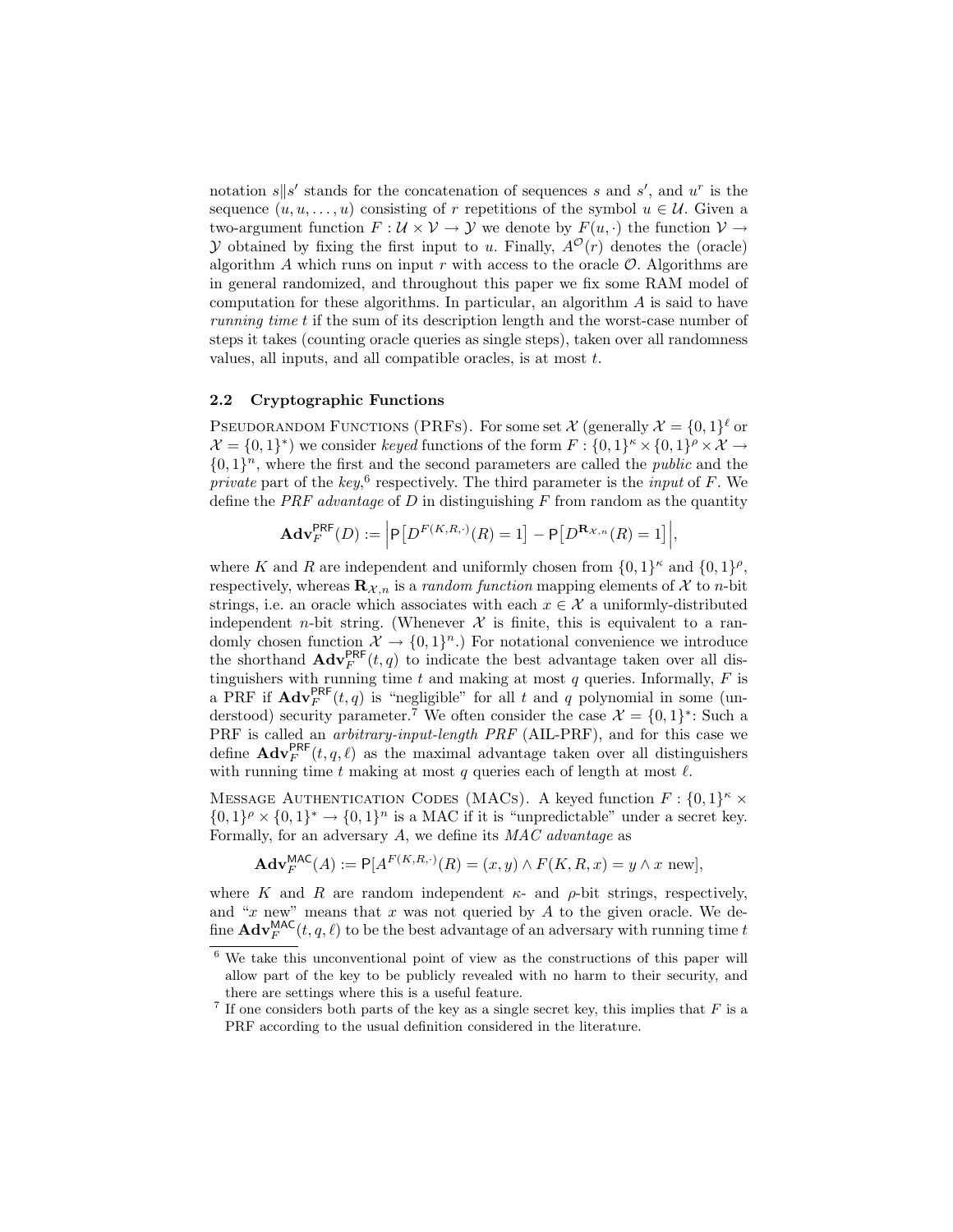issuing at most  $q - 1$  queries to  $F(K, R, \cdot)$ , each of length at most  $\ell$  (and the message x output has also length at most  $\ell$ ). It is a well-known fact that a secure AIL-PRF is also a good MAC, namely  $\mathbf{Adv}_{F}^{\mathsf{MAC}}(t, q, \ell) \leq \mathbf{Adv}_{F}^{\mathsf{PRF}}(t', q, \ell) + \frac{1}{2^n},$ where  $t \approx t'$ .

Weak Pseudorandom Functions (WPRFs). This notion weakens a PRF to only withstand attacks where the function is queried on independent random known inputs. (Sometimes, this is called a known-plaintext attack (KPA) in the literature.) Formally, for some function g, we let  $S<sup>g</sup>$  be the oracle that returns an ordered pair  $(r, g(r))$  for a fresh random r each time it is invoked. Then, for a keyed function  $F: \{0,1\}^n \times \{0,1\}^m \rightarrow \{0,1\}^n$  we define the *WPRF advantage* of the distinguisher  $D$  in distinguishing  $F$  from random as

$$
\mathbf{Adv}_{F}^{\mathsf{WPRF}}(D) := \left| \mathsf{P}[D^{\mathcal{S}^{F(K,\cdot)}}=1] - \mathsf{P}[D^{\mathcal{S}^{\mathbf{R}_{m,n}}}=1] \right|,
$$

where  $\mathbf{R}_{m,n}$  is a random function mapping m-bit strings to n-bit strings and K is a random  $\kappa$ -bit secret key.<sup>8</sup> Additionally  $\mathbf{Adv}_{F}^{\mathsf{WPRF}}(t,q)$  stands for the best advantage taken over all distinguishers with running time  $t$  making at most  $q$ queries. For a constant s, we call a function  $F: \{0,1\}^n \times \{0,1\}^m \rightarrow \{0,1\}^n$ with  $\kappa < s \cdot n$  an s-weak pseudorandom function (s-WPRF) if  $\mathbf{Adv}_{F}^{\text{WPRF}}(t, s)$  is negligible for all polynomial running times  $t$ , and we simply call it a weak pseu*dorandom function* (WPRF) if  $\mathbf{Adv}_{F}^{WPRF}(t,q)$  is negligible for all polynomially bounded  $t$  and  $q$ .

CASCADE AND ITERATED HASH FUNCTIONS. For  $F : \{0,1\}^n \times \{0,1\}^n \rightarrow$  $\{0,1\}^{\kappa}$ , it is convenient to define its *cascade*  $F^* : \{0,1\}^{\kappa} \times (\{0,1\}^n)^+ \rightarrow \{0,1\}^{\kappa}$ as the function which, on input  $k \in \{0,1\}^{\kappa}$  and  $(x_1,\ldots,x_{\lambda}) \in (\{0,1\}^n)^+$ (with  $x_1, \ldots, x_\lambda \in \{0,1\}^n$ ) first computes  $y_0 := k$  and  $y_i = F(y_{i-1}, m_i)$  for all  $i = 1, \ldots, \lambda$ , and subsequently outputs  $y_{\lambda}$ . In this work we also consider *iterated hash functions* [18, 10]  $H: \{0,1\}^* \to \{0,1\}^{\kappa}$  with underlying *compres*sion function  $F: \{0,1\}^n \times \{0,1\}^n \rightarrow \{0,1\}^n$  (*n* is generally called the block length) and initialization value  $IV \in \{0,1\}^{\kappa}$  which are defined such that every input  $x \in \{0,1\}^*$  is first padded as  $(x_1,\ldots,x_\lambda) \in (\{0,1\}^n)^+$  and subsequently the value  $F^*(IV, (x_1, \ldots, x_\lambda))$  is output. In general, the last block  $x_\lambda$ contains some padding bits as well as the length of the message (the so-called MD-strengthening) to preserve collision resistance of the compression function. Examples of such functions are those from the MD and the SHA families.

UNIVERSAL HASHING. Let  $H: \{0,1\}^{\kappa} \times \{0,1\}^* \to \{0,1\}^n$ , and let  $\delta : \mathbb{N} \to \mathbb{R}^+$ . We say that H is  $\delta$ -almost universal ( $\delta$ -AU) if

$$
\mathsf{p}^{\mathsf{COLL}}_H(x,x') := \mathsf{P}[H(K,x) = H(K,x')] \le \delta(\max\{|x|,|x'|\})
$$

for all distinct  $x, x' \in \{0, 1\}^*$ , where K is a randomly chosen  $\kappa$ -bit key. We stress that we extend the standard notion [9, 21] to deal with arbitrary input lengths

<sup>&</sup>lt;sup>8</sup> In contrast to the definitions of PRFs and MACs, here we only consider a fully-secret key.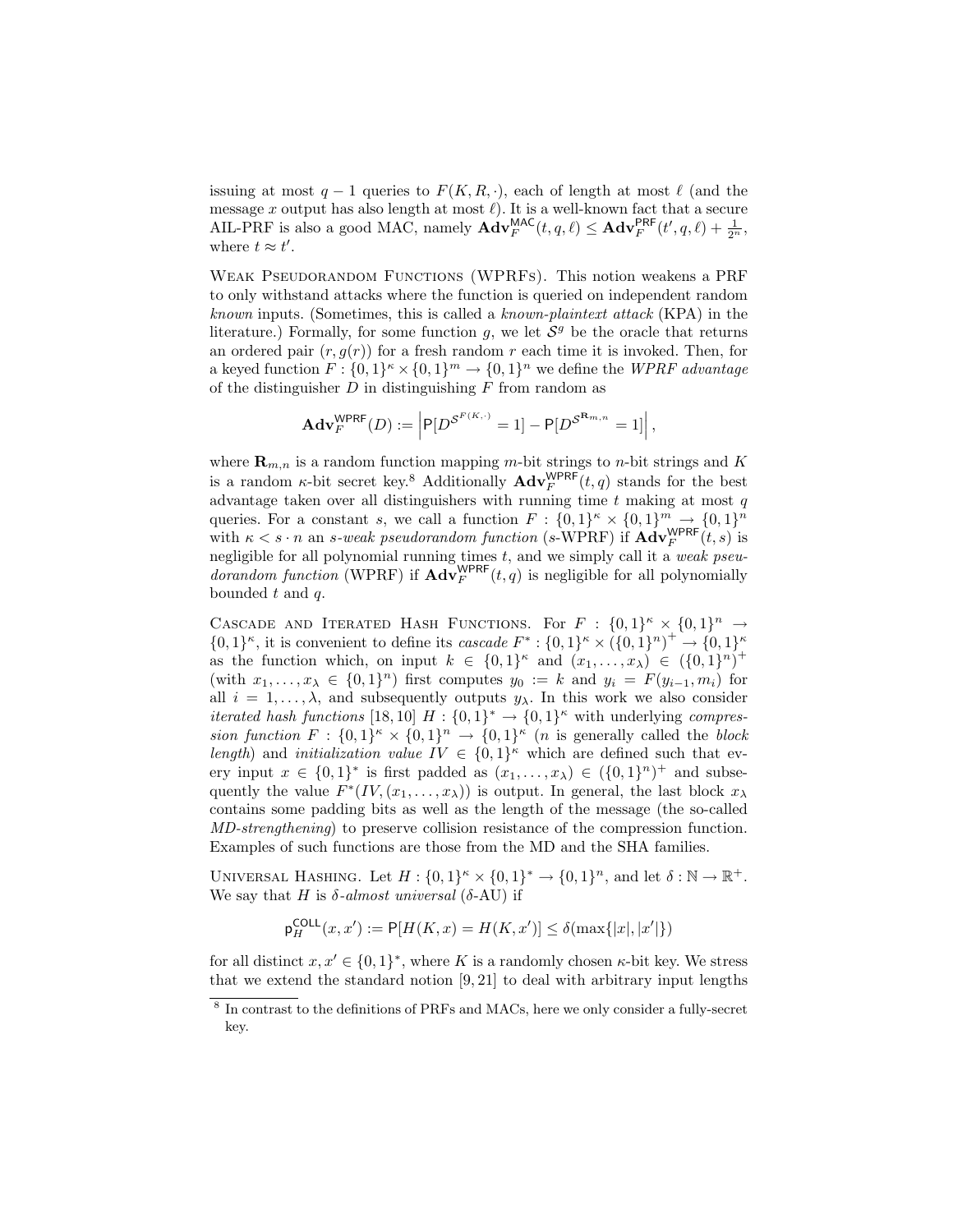by letting  $\delta$  be a function of the message length. The following lemma extends to the arbitrary-input-length case the well-known fact that  $\delta$ -AU hash functions can be used to extend the domain of PRFs. (We omit its proof which follows the lines of the fixed-input-length case.)

**Lemma 1.** Let  $H: \{0,1\}^k \times \{0,1\}^* \to \{0,1\}^m$  be  $\delta$ -AU, and let  $F: \{0,1\}^k \times$  $\{0,1\}^{\rho} \times \{0,1\}^m \to \{0,1\}^n$  be a keyed function. Define  $HF: \{0,1\}^{\kappa+\kappa'} \times \{0,1\}^{\rho} \times$  ${0,1}^* \to {0,1}^n$  such that  $HF(k||k', r, x) := F(k', r, H(k, x))$ . Then we have

$$
\mathbf{Adv}_{HF}^{\mathsf{PRF}}(t,q,\ell) \leq \mathbf{Adv}_{F}^{\mathsf{PRF}}(t',q) + \frac{1}{2} \cdot q^2 \cdot \delta(\ell),
$$

where  $t' = t + q \cdot t_H(\ell)$ , with  $t_H(\ell)$  being the time needed to evaluate H on inputs of length at most  $\ell$ .

# 3 The Randomized Cascade Construction

### 3.1 Description and Security of the Construction

In this section, we present the first iterated construction of this paper. It is reminiscent of the cascade construction of Bellare et al. [3], but only requires the underlying function  $F: \{0,1\}^n \times \{0,1\}^n \to \{0,1\}^n$  to be an s-WPRF with  $s \geq 2$ being a parameter of the construction. As in [3], the construction relies on the concept of a prefix-free encoding, which we briefly introduce.

PREFIX-FREE ENCODINGS. For a set  $\mathcal{X}$ , the efficiently computable function  $ENC: \mathcal{X} \to \{1,\ldots,s\}^+$  (i.e. outputting a non-empty sequence of elements of  $\{1,\ldots,s\}$  is a prefix-free encoding scheme if for all distinct  $x, x' \in \mathcal{X}$  the sequence  $\mathsf{ENC}(x)$  is not a prefix of the sequence  $\mathsf{ENC}(x')$ . (In particular, ENC must be injective.) If  $\mathcal{X} = \{0,1\}^*$ , a prefix-free encoding scheme is e.g. obtained by encoding canonically the input as a sequence in  $\{1, \ldots, s-1\}^*$ , and then appending the symbol  $s$  to the sequence. Other variants exist, but it is generally desirable that ENC operates on-line, i.e. the encoding is progressively output while the input bits are provided, without the need to know the entire input before starting the encoding process. If  $\mathcal{X} = \{0,1\}^{\ell}$  for some fixed  $\ell$ , then prefixfreeness is achieved "for free" by encoding all inputs as sequences in  $\{1, \ldots, s\}^*$ of equal length  $\lceil \frac{\ell}{\log_2 s} \rceil$ .

Construction. The randomized cascade construction with parameter s and input set X (where usually either  $\mathcal{X} = \{0,1\}^*$  or  $\mathcal{X} = \{0,1\}^{\ell}$  for a fixed  $\ell$ ) for the function F and prefix-free encoding scheme ENC, denoted  $\mathsf{RC}_{s,\mathcal{X},\mathsf{ENC}}^F$ , is a mapping  $\{0,1\}^k \times \{0,1\}^{sn} \times \mathcal{X} \to \{0,1\}^k$ : It takes a key consisting of a  $\kappa$ -bit private part k and an sn-bit long public part, which is interpreted as the concatenation of s n-bit strings  $r_1, \ldots, r_s$ . On input  $x \in \mathcal{X}$ , the  $\kappa$ -bit output is computed through the following two steps:

- 1. Compute  $ENC(x) = (m_1, ..., m_\lambda) \in \{1, ..., s\}^+;$
- 2. Output  $F^*(k, (r_{m_1}, \ldots, r_{m_\lambda}))$ .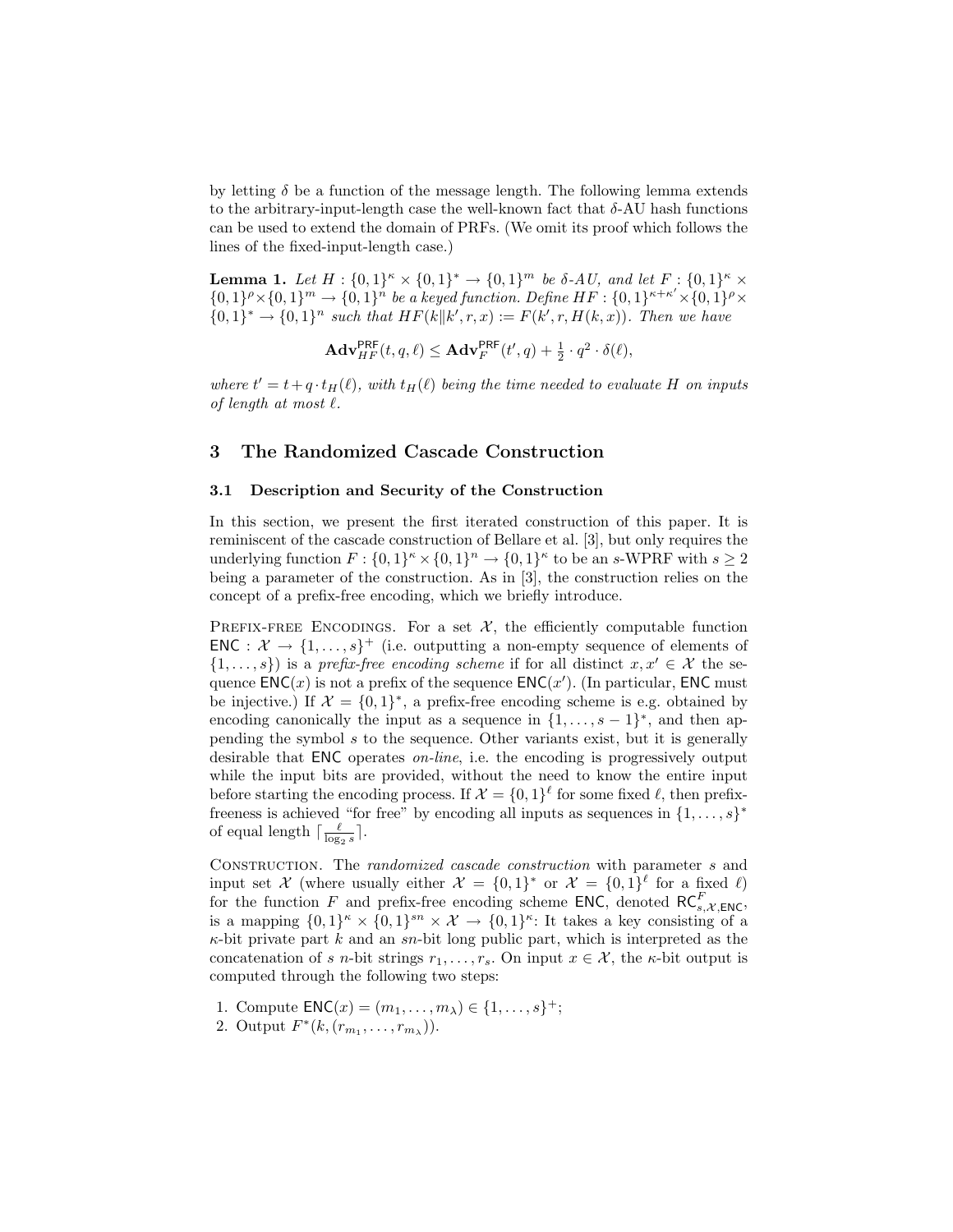

Fig. 1. The construction  $\mathsf{RC}_{2,\mathsf{ENC}}^F$ 

As an example, the construction is depicted in Figure 1 for the special case  $s = 2$ . For notational convenience, we use the shorthands  $\mathsf{RC}_{s,\mathsf{ENC}}^F$  for  $\mathcal{X} = \{0,1\}^*$  (and omit the prefix-free encoding when it is generally understood from the context), as well as  $\mathsf{RC}_{s,\ell}^F$  for  $\mathcal{X} = \{0,1\}^{\ell}$  (where the canonical encoding described above is used). We also generically refer to the construction as the RC-construction.

Efficiency Comparisons. A fair comparison between the RC-construction and previous results can be undertaken for the fixed-input-length construction RC<sub>s, $\ell$ </sub> only. In the length-preserving case ( $\kappa = n$ ), the construction RC<sub> $\ell$ ,s</sub> is comparable to (for the case  $s = 2$ ) the NR- and the IC-constructions in terms of calls to  $F$ , and outperforms them for  $s > 2$ . Furthermore, we obtain the same space-time trade-off of the  $\overline{\text{NR}}_{s,\ell}$ -construction, but we allow for all possible values of s. Our construction also limits the effects of possibly very long input paddings in the NR- and  $\overline{\text{NR}}$ -constructions. The efficiency improvement of our construction is however more evident in the case where  $n > \kappa$ , as even if  $s = 2$ , the number of calls to  $F$  of (the extended versions of) all other constructions is larger at least by a factor  $\lceil \frac{n}{\kappa} \rceil$  (the factor is e.g. 4 when instantiating F with the compression function of SHA-1). Finally, because of the iterated structure, efficient sequential evaluation of  $RC_{s,\ell}$  requires (beside sufficient storage for the key material)  $\kappa$  bits only to store the "chaining value".

Security. In order to give precise security bounds for the RC-construction, it is convenient to think of the prefix-free encoding ENC in terms of a (possibly infinite) directed tree  $\mathcal{T} = (\mathcal{V}, \mathcal{E})$  with vertex set V consisting of all sequences  $(m_1, \ldots, m_i)$  which are a prefix of  $\mathsf{ENC}(x)$  for some input x (in particular, including the encodings themselves and the empty sequence  $\epsilon$ ). Furthermore, for each  $(m_1, \ldots, m_j) \in \mathcal{V}$  there exists a directed edge to  $(m_1, \ldots, m_j, m_{j+1})$  for all  $m_{j+1} \in \{1, \ldots, s\}$  such that  $(m_1, \ldots, m_{j+1}) \in \mathcal{V}$ . Hence, it is easy to see that  $\epsilon$  is the root of the directed tree and its leaves are exactly the encodings of the inputs. We provide two examples of such trees in Figure 2.

Every sequence of queries to the RC-construction defines a subtree of  $\mathcal T$  consisting of the paths from the root to the encodings of the queries: For notational convenience, we define the shorthand  $L(x_1, \ldots, x_q)$ , for q inputs  $x_1, \ldots, x_q$ , to be the amount of inner vertices (i.e. vertices which are not leaves) of the sub-tree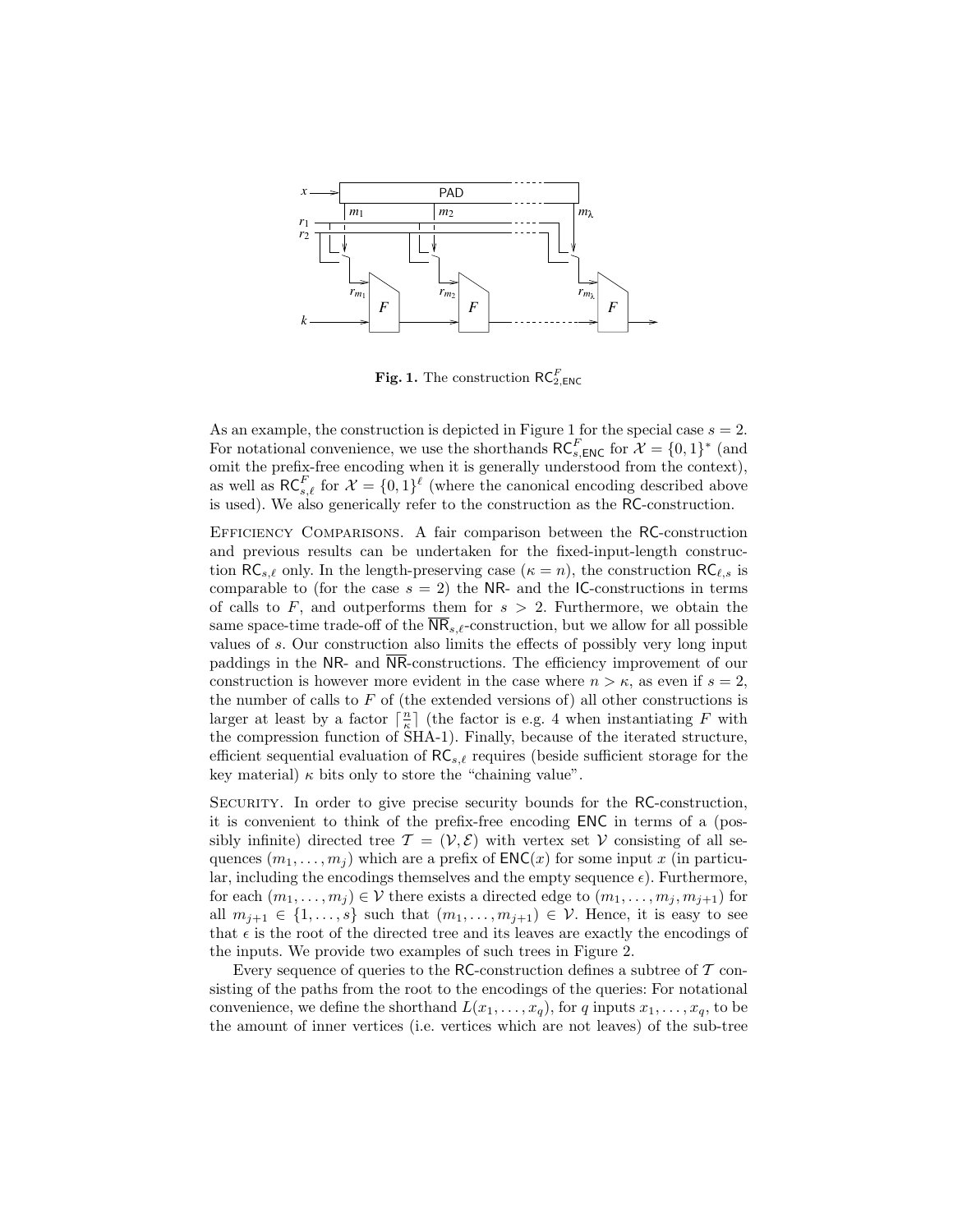induced by the evaluations of  $x_1, \ldots, x_q$ . It is easy to verify that for  $\mathsf{RC}_{s,\ell}$  we have  $L(x_1, \ldots, x_q) \leq 1 + q(\lceil \frac{\ell}{\log s} \rceil - 1)$ . Also, for the case where the inputs are strings with arbitrary length, we define (always with respect to the understood encoding)  $L(q, \ell) := \max_{x_1, ..., x_q: |x_i| \leq \ell} L(x_1, ..., x_q).$ 

Consequently, one can see an interaction with the RC-construction as a process where the tree  $\mathcal{T} = (\mathcal{V}, \mathcal{E})$  defined by **ENC** is traversed and  $\kappa$ -bit values are assigned to all visited vertices: While the root  $\epsilon$  is assigned a random  $\kappa$ -bit value, the value of each visited vertex  $(m_1, \ldots, m_j)$  is set to  $F(z, r_{m_j})$ , with z being the value of the parent vertex  $(m_1, \ldots, m_{j-1})$ . A query with input x is answered with the value at the corresponding leaf  $ENC(x)$ . By the definition of an s-WPRF, it is easy to see that evaluating  $F$  under some given (pseudo-)random secret key at s independent random inputs produces s pseudorandom outputs,  $9$ and hence intuitively the above process sets the values of all visited vertices to pseudorandom values (and in particular this holds for the leaves). However, to formalize this intuition, we have to show that it is indeed possible to recycle the same values  $r_1, \ldots, r_s$  for each invocation of F.

The following theorem formally captures the main security statement for the RC-construction (for a general input set  $\mathcal{X}$ ).

**Theorem 1.** Let  $s \geq 2$ , let  $\mathcal{X}$  be a set, and let  $\mathsf{ENC}: \mathcal{X} \to \{1,\ldots,s\}^+$  be a prefix-free encoding scheme. Furthermore, let  $F: \{0,1\}^{\kappa} \times \{0,1\}^n \to \{0,1\}^{\kappa}$ . For all L and all distinguishers D with running time t and with  $L(x_1, x_2, ...) \leq L$ for all possible query sequences  $x_1, x_2, \ldots \in \mathcal{X}$ , there exists a distinguisher  $D' =$  $D'(D)$  such that

$$
\mathbf{Adv}_{\mathsf{RC}_{s,\mathcal{X},\mathsf{ENC}}^{\mathsf{PRF}}}(D) \leq L\cdot \left[\mathbf{Adv}_{F}^{\mathsf{WPRF}}(D') + s^2 \cdot 2^{-(n+1)}\right],
$$

where D' makes exactly s queries and has running time  $t' = t + \mathcal{O}(L \cdot t_F)$ , with  $t_F$  being the time needed to evaluate  $F$ .

In Appendix A we provide a precise description of the distinguisher  $D'$ , and refer the reader to the full version of this paper for the complete proof.

We remark that the term  $s^2 2^{-(n+1)}$  is negligible, as s is assumed to be constant. Combined with the above observations on  $L$ , the theorem directly yields the following security bounds for the specialized variants of the RC-construction:

$$
\mathbf{Adv}_{\mathsf{RC}_s^F}^{\mathsf{PRF}}(t, q, \ell) \le L(q, \ell) \cdot \left[ \mathbf{Adv}_{F}^{\mathsf{WPRF}}(t', s) + s^2 \cdot 2^{-(n+1)} \right],
$$
\n
$$
\mathbf{Adv}_{\mathsf{RC}_{s, \ell}}^{\mathsf{PRF}}(t, q) \le \left[ 1 + q \left( \left\lceil \frac{\ell}{\log s} \right\rceil - 1 \right) \right] \cdot \left[ \mathbf{Adv}_{F}^{\mathsf{WPRF}}(t'', s) + s^2 \cdot 2^{-(n+1)} \right],
$$

with  $t' = t + \mathcal{O}(L(q, \ell) \cdot t_F)$  and  $t'' = t + \mathcal{O}((1 + q(\lceil \ell / \log s \rceil - 1)) \cdot t_F)$ .

The most important observation is that all variants of the RC-construction require  $F$  to be only an  $s$ -WPRF. A minor positive aspect of the randomized cascade construction (if compared with other constructions) is the absence of

<sup>&</sup>lt;sup>9</sup> Except in the case where two of the random inputs  $r_1, \ldots, r_s$  collide, which happens with small probability only.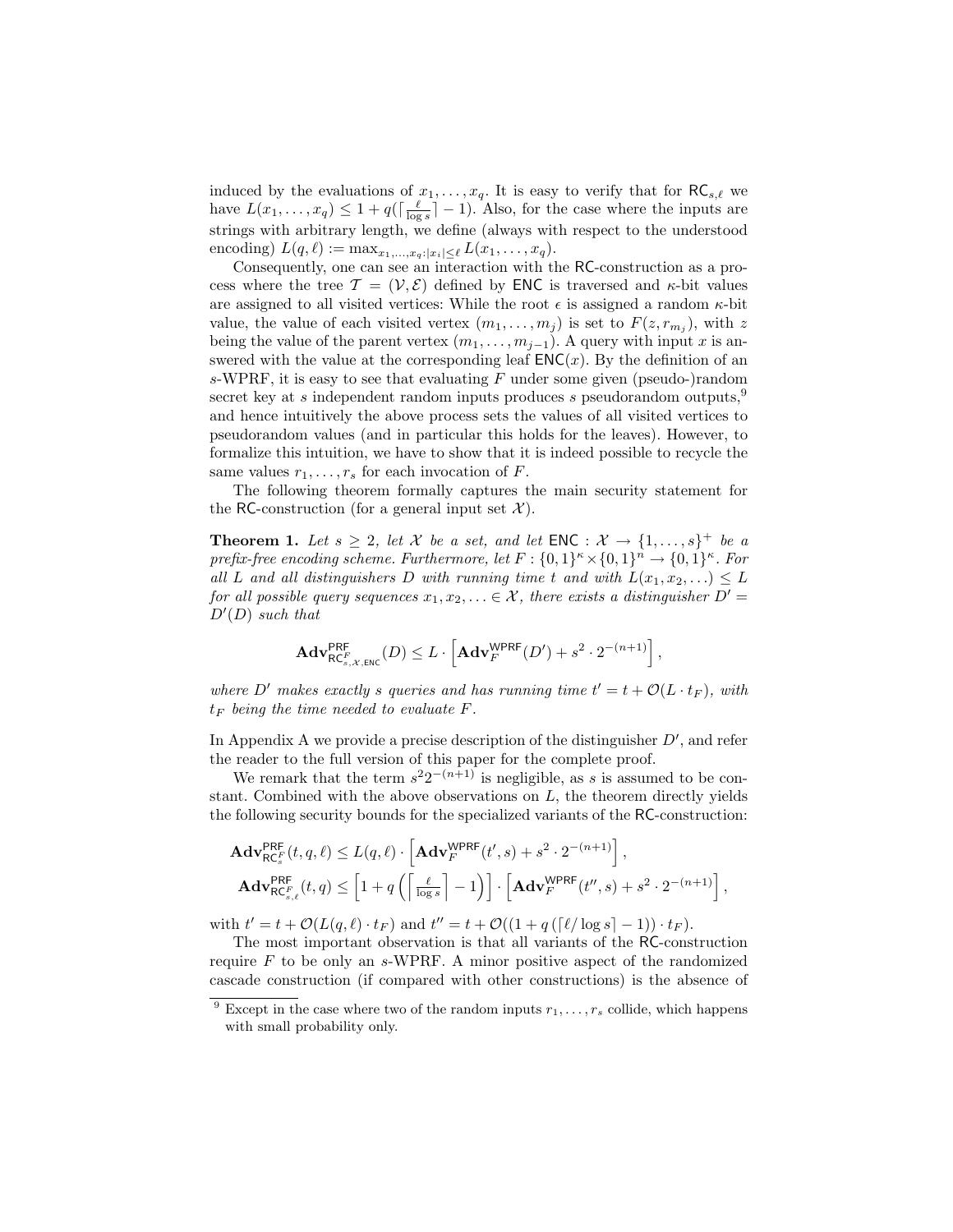

Fig. 2. Example trees associated with prefix-free encodings. Left: Encoding mapping inputs a, b, c, d, and e to sequences  $(1, 1), (1, 2), (2, 1), (2, 2, 1),$  and  $(2, 2, 2),$  respectively. Right: Encoding CTRENC used for efficient counter-mode evaluation.

any q-dependent birthday-like term in the above inequalities. Furthermore, if we assume that F is indeed secure against q queries, the security of the  $RC_{s,\ell}$ construction is comparable to the one of the  $IC_{\ell}$ -construction if we assume (in fact, very optimistically) that the best WPRF-distinguishing advantage grows linearly in the number of queries, i.e.  $\mathbf{Adv}_{F}^{\mathsf{WPRF}}(t,q) = \Theta(q \cdot \mathbf{Adv}_{F}^{\mathsf{WPRF}}(t,s)).$ 

Larger Output Sizes. It is easy to increase the output size of the RCconstruction (if needed) with the addition of a minor number of invocations of  $F$  per evaluation, which is independent of the input length: To obtain a construction  $\overline{\text{RC}}^F : \{0,1\}^{\kappa} \times \{0,1\}^{ns} \times \mathcal{X} \to \{0,1\}^{\phi\kappa}$  with output size  $\phi \cdot \kappa$ , we fix  $\phi$  distinct strings  $a_1, \ldots, a_{\phi} \in \mathcal{X}$  such that  $L(a_1, \ldots, a_{\phi})$  is minimal. Then, given key with private part k and public part  $r_1, \ldots, r_s$ , on input  $x \in \mathcal{X}$ , to compute  $\overline{\text{RC}}^F(k,r_1\|\ldots\|r_s,x)$  we first compute  $k' := \text{RC}^F(k,r_1\|\ldots\|r_s,x)$  and fi- $\text{null}\{ \text{output RC}^F(k', r_1\|\dots\|r_s, a_1)\|\dots\|\text{RC}^F(k', r_1\|\dots\|r_s, a_\phi). \text{ Security of this}\}$ construction can be inferred by the fact that evaluating it at input  $x$  accounts to evaluating at inputs  $(x, a_1), \ldots, (x, a_{\phi})$  a variant of the RC-construction with input set  $\mathcal{X} \times \{a_1, \ldots, a_{\phi}\}\$  and prefix-free encoding  $\mathsf{ENC}'(x, a) := \mathsf{ENC}(x) \|\mathsf{ENC}(a)$ .

# 3.2 Efficient Encryption and PRGs from the RC-Construction

This section addresses two important applications of the RC-construction. For lack of space, we omit the proofs of the technical claims (which are mostly corollaries of Theorem 1 or are based on standard techniques).

SYMMETRIC ENCRYPTION FROM THE RC-CONSTRUCTION. Given a PRF  $F$ :  $\{0,1\}^{\kappa} \times \{0,1\}^m \to \{0,1\}^n$  (in practice usually realized by a block cipher) one obtains an efficient stateful IND-CPA<sup>10</sup> encryption scheme for arbitrary-length messages by using F in so-called *counter-mode*, i.e. given a secret key k, we keep a counter ctr (initially 0), and the plaintext x (padded such that  $|x|$  is a multiple

<sup>&</sup>lt;sup>10</sup> Informally, a (stateful or randomized) encryption scheme  $(E, D)$  is *IND-CPA se*cure  $[4, 16]$  if for a secret key K no polynomial-time adversary can distinguish the encryptions  $E(K, x_0)$  and  $E(K, x_1)$  for any two equally long messages  $x_0, x_1$  of its choice even if it can obtain adaptively chosen encryptions  $E(K, x)$  for arbitrary x's.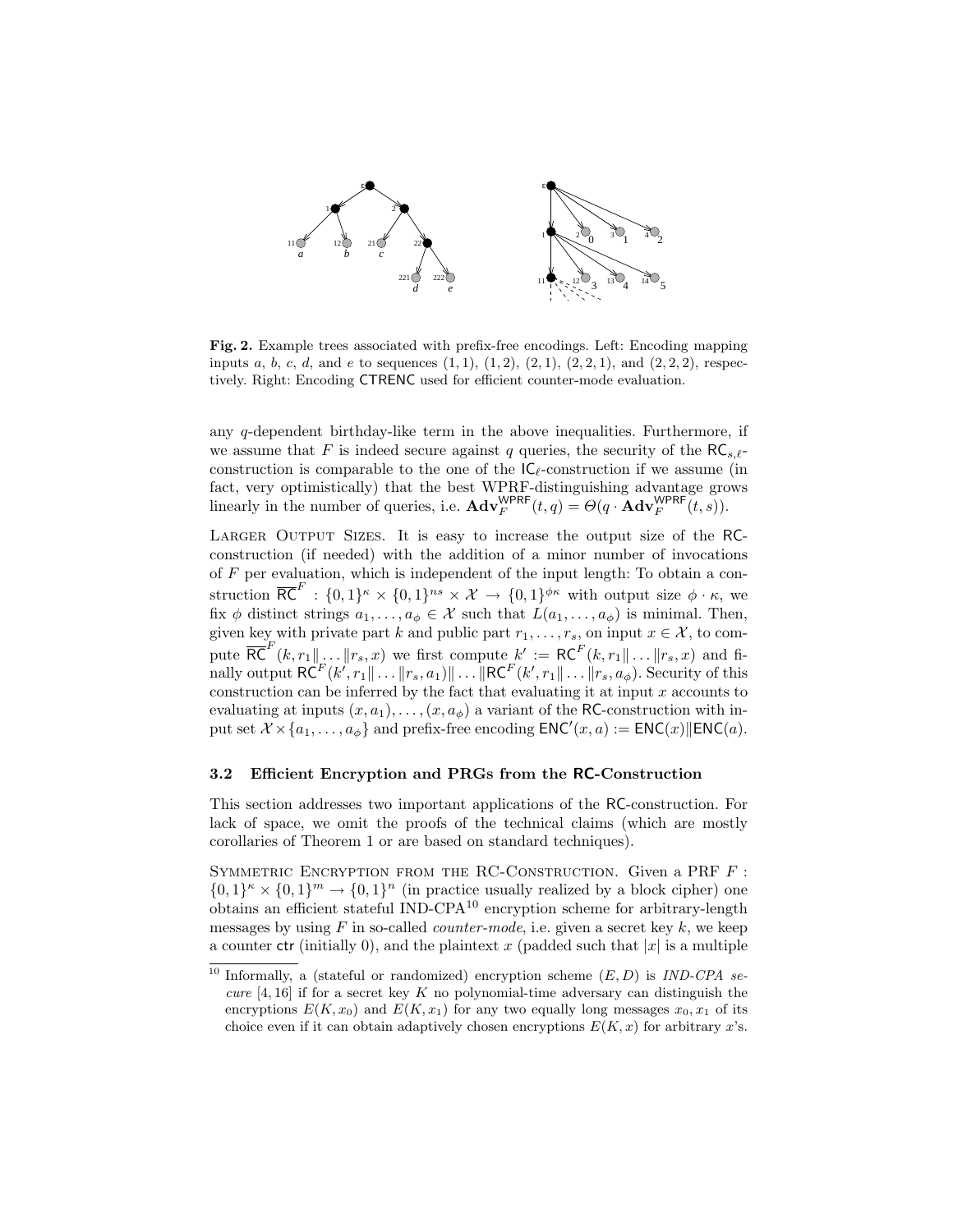of n) is encrypted as  $[\text{ctr}, x \oplus (F(k, \text{ctr}) || F(k, \text{ctr} + 1) || \dots || F(k, \text{ctr} + |x|/n - 1))]$ (and ctr is increased by  $|x|/n$ ), where integers are canonically mapped to mbit strings. Note in particular that we need one call to  $F$  for each n-bit block of encrypted data. Variants of randomized stateless counter-mode encryption (where one chooses a fresh random counter at every encryption instead of keeping a state) based on any WPRF  $F: \{0,1\}^n \times \{0,1\}^n \rightarrow \{0,1\}^n$  were presented in [11, 17]. As with a full PRF, these schemes only require one call per *n*-bit block of encrypted data, but the underlying WPRF must be secure against as many queries as the amount of encrypted message blocks.

One can substantially weaken the assumption to an s-WPRF by using the RCconstruction in stateful counter mode (with any encoding scheme). However, a dramatic increase of efficiency is achieved using a prefix-free encoding scheme **CTRENC**:  $\mathbb{N} \to \{1, \ldots, s\}^+$  tailored at this mode of operation, defined as

$$
\mathsf{CTRENC}(i) := 1^{i \operatorname{div} s - 1} \|(2 + (i \operatorname{mod} s - 1)).
$$

The tree arising from this encoding scheme is illustrated in Figure 2: In particular, it is clear that the sequence of values  $\mathsf{RC}_{s,\mathsf{CTRENC}}^F(0), \mathsf{RC}_{s,\mathsf{CTRENC}}^F(1), \ldots$  can be computed very efficiently in an iterated way using only  $\kappa + s_n$  bits of memory and needing approximately  $1 + \frac{1}{s-1}$  calls to F per  $\kappa$ -bit block of encrypted data. Furthermore, the values  $r_1, \ldots, r_s$  can be chosen publicly by one communicating party (provided an authenticated channel is available), hence reducing the cost of key establishment to the generation of the  $\kappa$ -bit private part of the key. Security against (adaptive) chosen-ciphertext attacks based on any s-WPRF can be then obtained by standard techniques appending a MAC of the ciphertext [7] (e.g. using any of the PRF constructions presented in this paper).

PSEUDORANDOM GENERATORS FROM s-WPRFS. Recall that a *pseudorandom* generator (PRG) is a length-expanding function  $G: \{0,1\}^{\kappa} \to \{0,1\}^m$  such that  $G(K)$  is computationally indistinguishable from a random m-bit string under a random K. Surprisingly, constructing a good PRG from a WPRF (or an  $s$ -WPRF) turns out not to be a straightforward task: In contrast to PRFs, a WPRF F does not generally allow to find few "good" inputs  $x_1, \ldots, x_t$  such that the mapping  $k \mapsto F(k, x_1)\|\ldots\|F(k, x_t)$  is a PRG. However, one can use this approach employing the RC-construction as the underlying PRF: For any  $t$ fixed inputs  $x_1, \ldots, x_t$   $(t > 2)$  the mapping  $\mathsf{G}^F : \{0,1\}^{sn+\kappa} \to \{0,1\}^{sn+t\kappa}$  such that  ${\sf G}^F(r_1,\ldots,r_s,k)$  equals

$$
r_1 || \cdots ||r_s|| RC_s^F(k, r_1 || \ldots ||r_s, x_1)|| \cdots ||RC_s^F(k, r_1 || \ldots ||r_s, x_t)
$$

is a PRG if  $F$  is an  $s$ -WPRF. (The order of the strings in the concatenation is irrelevant.) Note that an important advantage is that the strings  $r_1, \ldots, r_s$  can be output as well. For example, given a 2-WPRF  $F: \{0,1\}^n \times \{0,1\}^n \rightarrow \{0,1\}^n$ , the mapping  $\overline{\mathsf{G}}^F : \{0,1\}^{3n} \to \{0,1\}^{6n}$  such that  $\overline{\mathsf{G}}^F(k,r_0,r_1)$  is set to

$$
r_0||F(F(k, r_0), r_0)||F(F(k, r_0), r_1)||F(F(k, r_1), r_0)||F(F(k, r_1), r_1)||r_1 \qquad (1)
$$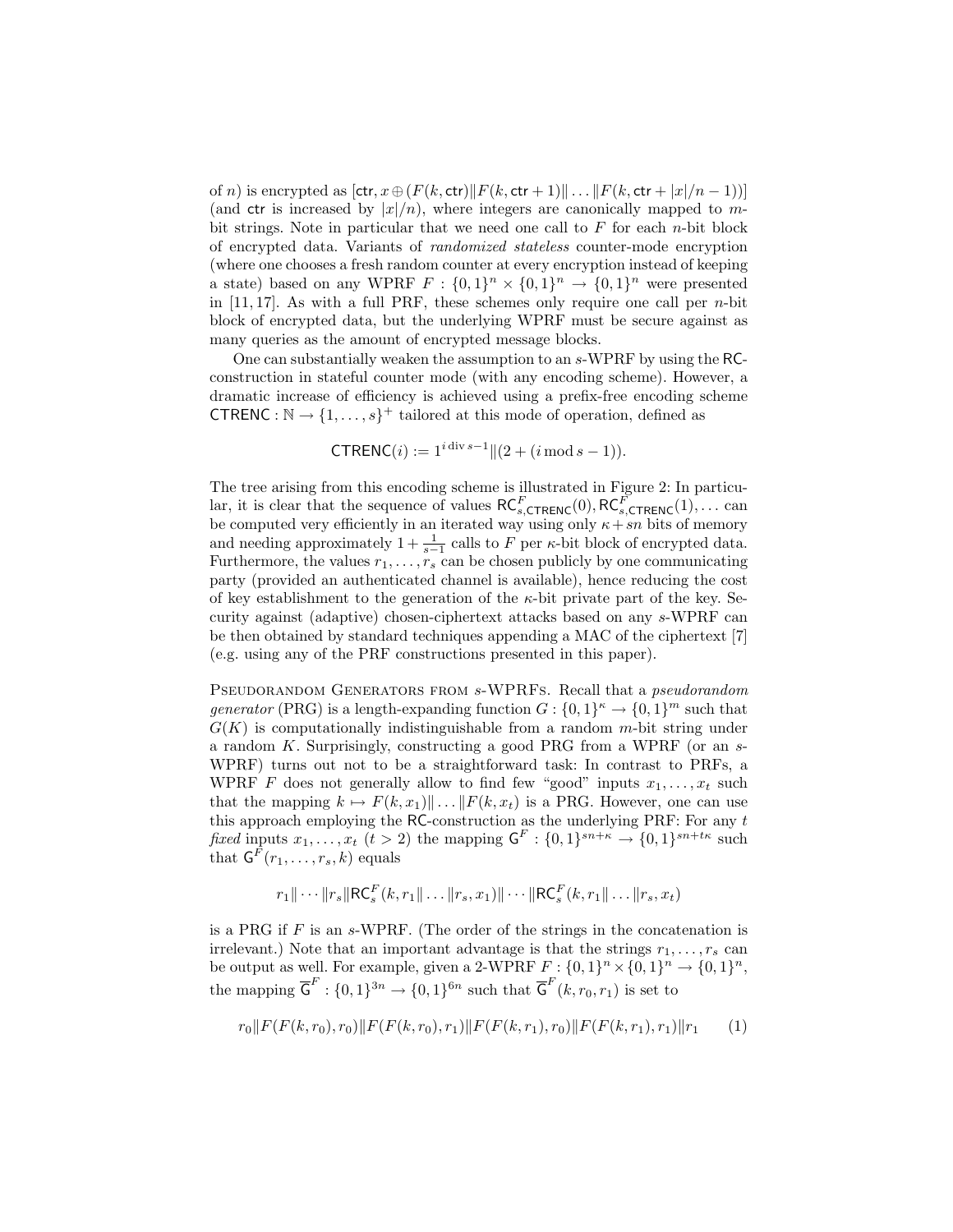is a length-doubling PRG which requires 6 calls to F. In particular, 3 calls are necessary in order to input only one both halves of the output. This improves a construction given in [17], which needed 3 and 4 calls, respectively.

An alternative approach to building a PRF from an  $s$ -WPRF  $F$  would consist of first constructing a length-doubling PRG  $G$  from  $F$ , and subsequently using the well-known GGM-construction [13] to build a PRF with a  $\kappa$ -bit key and  $\ell$ -bit inputs by outputting, on input  $x = (x_1, \ldots, x_{\ell-1}, x_{\ell}) \in \{0, 1\}^{\ell}$  and key k, the  $\kappa$ -bit value  $G_{x_\ell}(G_{x_{\ell-1}}(\cdots G_{x_1}(k)\cdots))$ , where  $G_i(k)$  for  $i=0,1$  gives the first and the second half of the output of  $G$ , respectively. However, it is not hard to see that all constructions following this approach turn out to be less efficient than using the RC-construction directly (e.g. using the PRG of Equation 1 one needs 3 calls of  $F$  per input bit).

# 4 The Nested Randomized Cascade Construction

Even though the RC-construction can be practically efficient in special instantiation scenarios discussed earlier, its throughput is a major bottleneck in the case where the construction is used as a PRF (or a MAC) which is invoked at arbitrary inputs with variable lengths. Furthermore, the prefix-free encoding can be a limiting factor in the arbitrary-input-length case. This section presents a construction with better efficiency for long messages (i.e. longer than  $\kappa$  bits) and with no prefix-freeness requirements. Its core ingredient is a novel use of pairwise independence.

PAIRWISE-INDEPENDENT MAPPINGS. Recall that a mapping<sup>11</sup>  $M : \{0,1\}^{\kappa} \times$  ${0,1}^m \to {0,1}^n$  is pairwise independent if the values  $M(K, x)$  and  $M(K, x')$ are independent and uniformly distributed for all distinct  $x, x' \in \{0, 1\}^m$  under a random  $\kappa$ -bit key K. Most pairwise-independent mappings satisfy the following property, which will be central in our construction.

**Definition 1.** A pairwise-independent mapping  $M : \{0,1\}^n \times \{0,1\}^m \rightarrow \{0,1\}^n$ is key programmable if there exists a (possibly randomized) algorithm SAMPLE which on input  $(x, x', y, y')$  (where possibly  $x = x', y = y'$ ) returns a uniformly chosen element from the set  $\{k | M(k, x) = y, M(k, x') = y'\}.$ 

If M is key programmable, the following two random experiments are equivalent to sampling a random  $\kappa$ -bit key K: (i) For some m-bit string x, sample Y as a uniform random *n*-bit string and  $K := \textsf{SAMPLE}(x, x, Y, Y)$ ; and (ii) For *n*-bit strings  $x \neq x'$ , sample Y, Y' as independent random n-bit strings and K := SAMPLE $(x, x', Y, Y')$ . Both the last two sampling strategies are used to ensure that  $M(K, x) = Y$  (and possibly  $M(K, x') = Y'$ ) for values  $Y, Y' \in \{0, 1\}^n$ which, although uniform and independent, are provided externally.

We provide two examples of key-programmable pairwise-independent mappings.

<sup>&</sup>lt;sup>11</sup> We use the word mapping, rather than hash function, to stress the fact that  $m = n$ may also hold.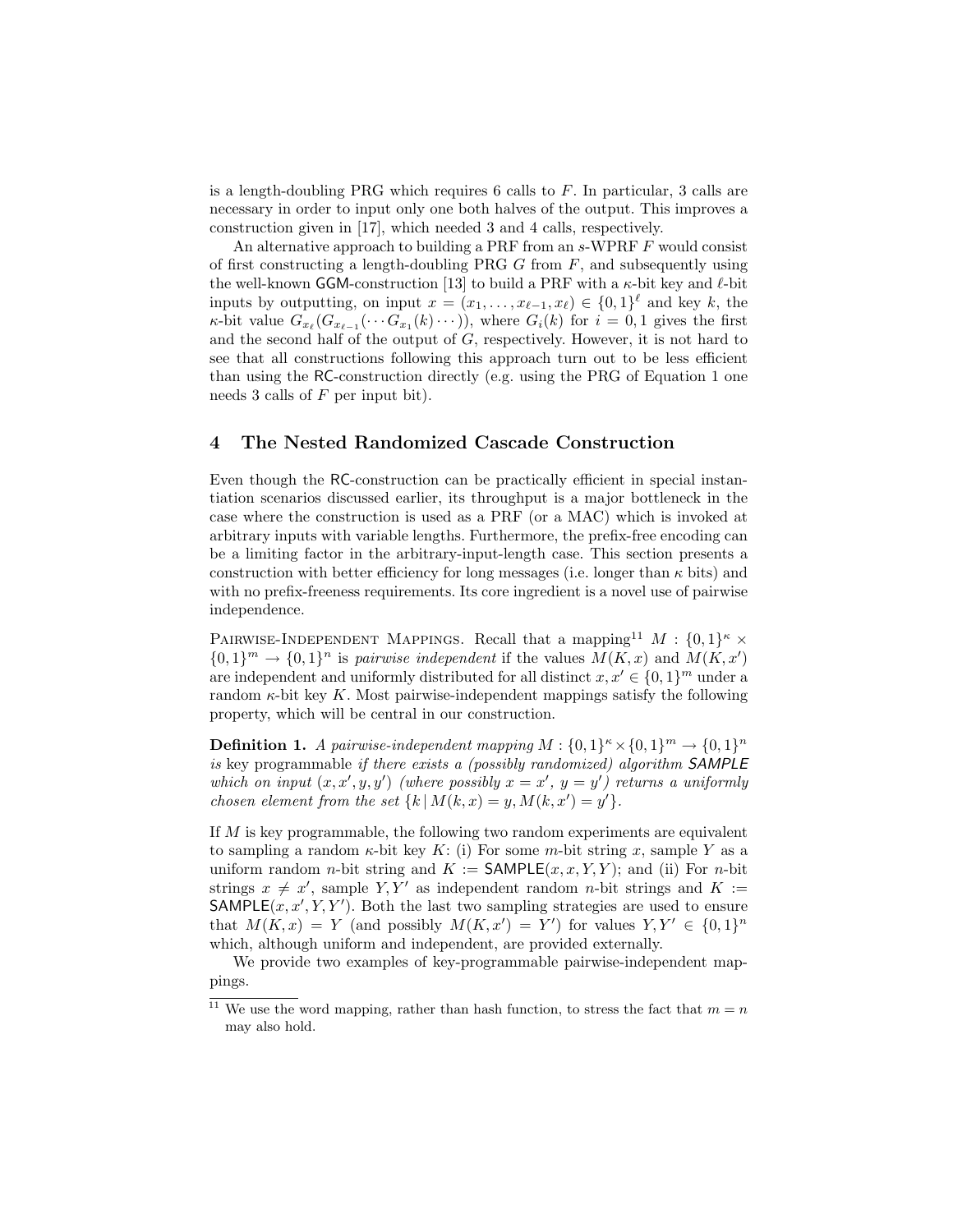*Example 1.* Let M be such that given  $k_1, k_2 \in \{0, 1\}^n$  and the input  $x \in \{0, 1\}^n$ , the output  $M(k_1|| k_2, x)$  equals  $k_1 \oplus (k_2 \odot x)$ , where  $\oplus$  and  $\odot$  are addition and multiplication of *n*-bit strings interpreted as elements of the extension field  $GF(2<sup>n</sup>)$ . The unique  $k_1||k_2$  such that  $M(k_1||k_2, x) = y$  and  $M(k_1||k_2, x') = y'$  (with  $x \neq$  $x'$ ) can efficiently be found solving the corresponding system of two equalities. Is only a single constraint  $M(k_1||k_2, x) = y$  given, one chooses a random *n*-bit string  $k_2$  and sets  $k_1 := (k_2 \odot x) \oplus y$ .

*Example 2.* An alternative is the mapping  $M'$  whose  $(nm + n)$ -bit key consists of an  $(m \times n)$ -binary matrix **A** and of a *n*-dimensional binary column vector **b**, and on input x the output is  $A x + b$ , where x is interpreted as an m-dimensional column vector, and addition and multiplications are modulo 2. The function  $M'$ needs a larger key than M described above, but avoids finite-field multiplications.

Construction. The main idea of the nested RC-construction (called NRC, for short) is to combine an iterated phase where blocks are processed at a higher rate (but which satisfies a property weaker than pseudorandomness) with a second phase where the  $\mathsf{RC}_{s,\kappa}$ -construction (for fixed input length  $\kappa$  and a parameter s) is invoked on the output of the first phase (with independent key material).

More precisely, let  $M: \{0,1\}^{\kappa'} \times \{0,1\}^m \to \{0,1\}^n$  be a key-programmable pairwise-independent mapping and let  $F: \{0,1\}^{\kappa} \times \{0,1\}^n \to \{0,1\}^{\kappa}$  be the given compression function. The construction  $\mathsf{PI}_{M}^{F}$  :  $\{0,1\}^{k+k'} \times \{0,1\}^{*}$   $\rightarrow$  $\{0,1\}^{\kappa}$  takes a key  $k||k'$ , where  $k \in \{0,1\}^{\kappa}$  and  $k' \in \{0,1\}^{\kappa'}$ . On input  $x \in$  $\{0,1\}^*$ , it pads<sup>12</sup> x as  $(x_1,\ldots,x_\lambda)$ , where  $x_1,\ldots,x_\lambda \in \{0,1\}^m$ , and outputs  $F^*(k, (M(k', x_1), \ldots, M(k', x_\lambda))).$ 

Moreover, given the additional parameter s, we define the nested construction  $\mathsf{NRC}_{M,s}^F: \{0,1\}^{2\kappa+\kappa'} \times \{0,1\}^{sn} \times \{0,1\}^* \to \{0,1\}^{\kappa}$  such that

$$
\mathrm{NRC}_{M,s}^F(k_1\|k_2\|k', r_1\|\ldots\|r_s, x) := \mathrm{RC}_{s,\kappa}^F(k_1, r_1\|\ldots\|r_s, \mathrm{PI}_{M}^F(k_2\|k', x)).
$$

It is easy to verify that in order to process a message  $x$ , the construction needs totally  $\left\lceil \frac{|x|+1}{m} \right\rceil$  $\left[\frac{n+1}{m}\right] + \left[\frac{\kappa}{\log s}\right]$  calls to the underlying function F.

It is tempting to increase the throughput of the construction by choosing a mapping  $M$  with  $m$  much larger than  $n$ . However, all known constructions of pairwise-independent hash functions (in particular key-programmable ones) require keys twice as long as the *input* (rather than the output), and hence such an approach would entail a much longer key. In fact, we believe the length-preserving mapping M presented above to be a viable practically efficient solution: This special case of the construction is depicted in Figure 3.

Security. The following theorem precisely quantifies the security of the NRCconstruction. We give only a compact statement, as well as an overview of the proof. The complete proof and the concrete reduction arising from it are given in the full version.

 $12$  According to the canonical padding which pads a string x to have length being a multiple of  $m$  by appending a 1 and sufficiently many 0's: The resulting padded string consists hence of  $\left\lceil \frac{|x|+1}{m} \right\rceil$  *m*-bit blocks.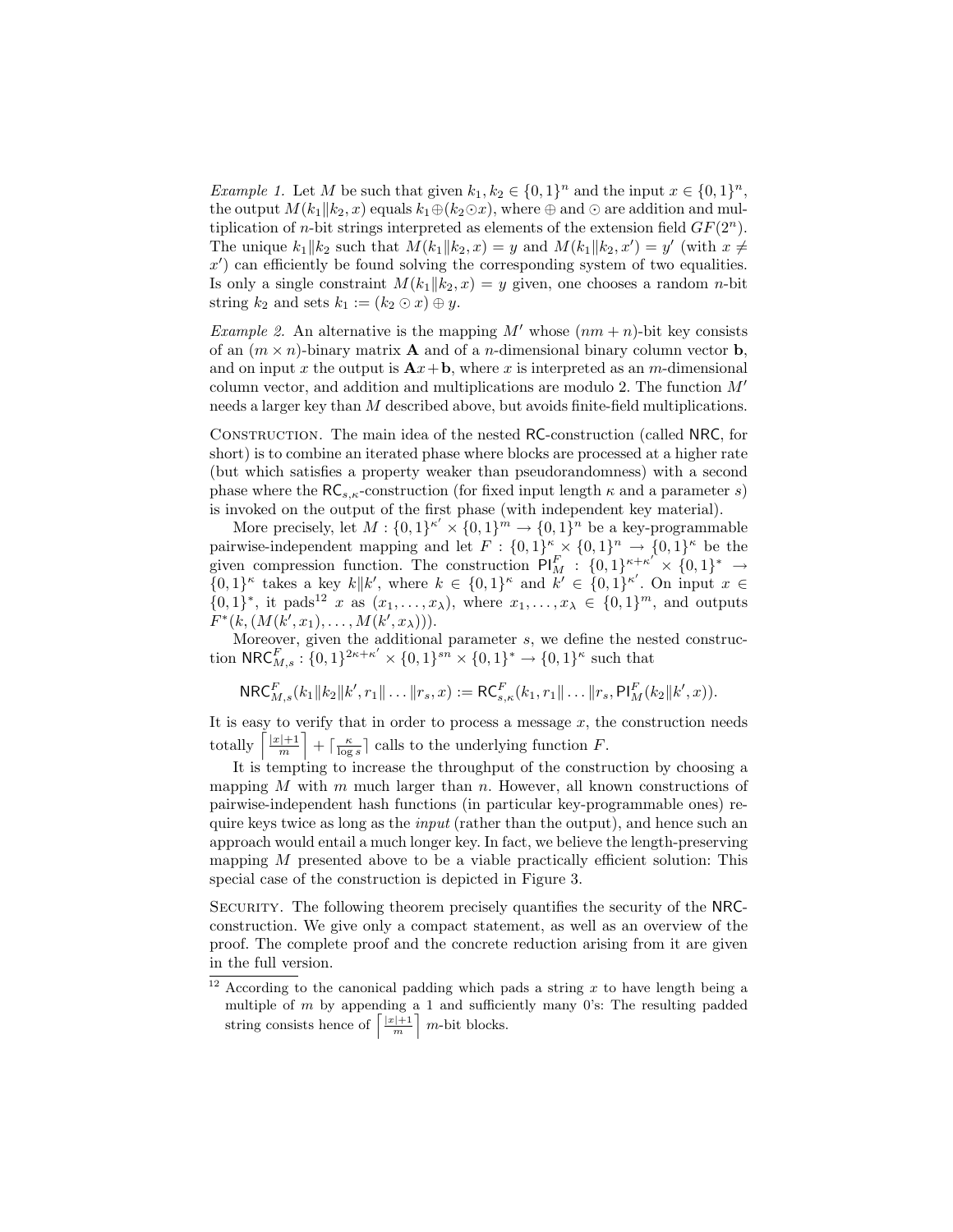

**Fig. 3.** The construction  $\mathsf{NRC}_{M,s}^F$  for the special case  $M(k_a||k_b, x) = (k_a \odot x) \oplus k_b$ .

**Theorem 2.** Let  $M$  :  $\{0,1\}^{\kappa'} \times \{0,1\}^m$   $\rightarrow$   $\{0,1\}^n$  be a key-programmable pairwise-independent mapping, and  $F: \{0,1\}^{\kappa} \times \{0,1\}^n \to \{0,1\}^{\kappa}$ . For all  $s \geq 2$ and for all  $t, q,$  and  $\ell$  we have

$$
\begin{aligned} \mathbf{Adv}_{\mathsf{NRC}_{M,s}^{F}}^{\mathsf{PRF}}(t,q,\ell) & \leq \left(1+q\left(\lceil \tfrac{\kappa}{\log s} \rceil-1\right)\right)\cdot \left(\mathbf{Adv}_{F}^{\mathsf{WPRF}}(t',s)+s^2\cdot 2^{-(n+1)}\right) \\ & + \left\lceil \tfrac{\ell+1}{m} \right\rceil \cdot q^2\cdot \left(\mathbf{Adv}_{F}^{\mathsf{WPRF}}(t'',2)+2^{-n}\right)+q^2\cdot 2^{-(\kappa+1)}, \end{aligned}
$$

where  $t' = t + \mathcal{O}(q(\frac{\ell}{m} + \frac{\kappa}{\log s}) \cdot t_F)$  and  $t'' = \mathcal{O}(\frac{2\ell}{m} \cdot t_F)$ , with  $t_F$  being the time needed for an evaluation of F.

The core of the proof consists of showing that whenever  $F$  is a WPRF for two-query adversaries, the PI-construction is δ-AU for a suitable function δ to be computed below. In the following, given two inputs  $x, x'$  with corresponding padded strings  $(x_1, \ldots, x_\lambda)$  and  $(x'_1, \ldots, x'_{\lambda'})$  (where without loss of generality  $\lambda < \lambda'$ ), let  $\lambda^*$  be maximal with the property that  $x_1 = x'_1, \ldots, x_{\lambda^*} = x'_{\lambda^*}$  (in particular,  $\lambda^* := 0$  if  $x_1 \neq x_1'$ , and define the quantity  $\Lambda(x, x')$  as  $\lambda + \lambda' - \lambda^* - 1$  if  $(x_1, \ldots, x_\lambda)$  is not a prefix of  $(x'_1, \ldots, x'_{\lambda'})$ , and as  $\lambda + 1$  otherwise. In particular, note that  $\Lambda(x, x') \leq \lambda + \lambda' \leq 2 \max\{\lambda, \lambda'\} \leq 2\lceil \frac{\ell+1}{m} \rceil$  if  $|x|, |x'| \leq \ell$ .

The following lemma provides a precise upper bound on the collision probability of the PI-construction in terms of the WPRF distinguishing advantage of a distinguisher  $D_{x,x'}$  (which in particular only depends on x and x') for F. We refer the reader to the full version of this paper for its proof.

**Lemma 2.** For all distinct inputs  $x, x' \in \{0, 1\}^*$ , there exists a two-query distinguisher  $D_{x,x'}$  such that

$$
\mathsf{p}_{\mathsf{PI}^F_M}^{\mathsf{COLL}}(x,x') \leq A(x,x')\cdot \left(\mathbf{Adv}_{F}^{\mathsf{WPRF}}(D_{x,x'})+2^{-n}\right)+2^{-\kappa},
$$

where  $D_{x,x'}$  has running time  $\mathcal{O}(\Lambda(x,x') \cdot t_F)$ .

In particular, given some  $\ell$ , let  $t'' = \mathcal{O}\left(\frac{2\ell}{m} \cdot t_F\right)$  be the maximal running time of the distinguisher  $D_{x,x'}$  taken over all  $x,x'$  with  $|x|, |x'| \leq \ell$ . We define  $\delta(\ell) :=$  $2\left[\frac{\ell+1}{m}\right] \cdot (\mathbf{Adv}_{F}^{WPRF}(t'', 2) + 2^{-n}) + 2^{-\kappa}$ . The function  $\mathsf{Pl}_{M}^{F}$  is  $\delta$ -universal by Lemma 2, and this implies Theorem 2 using Lemma 1 and Theorem 1.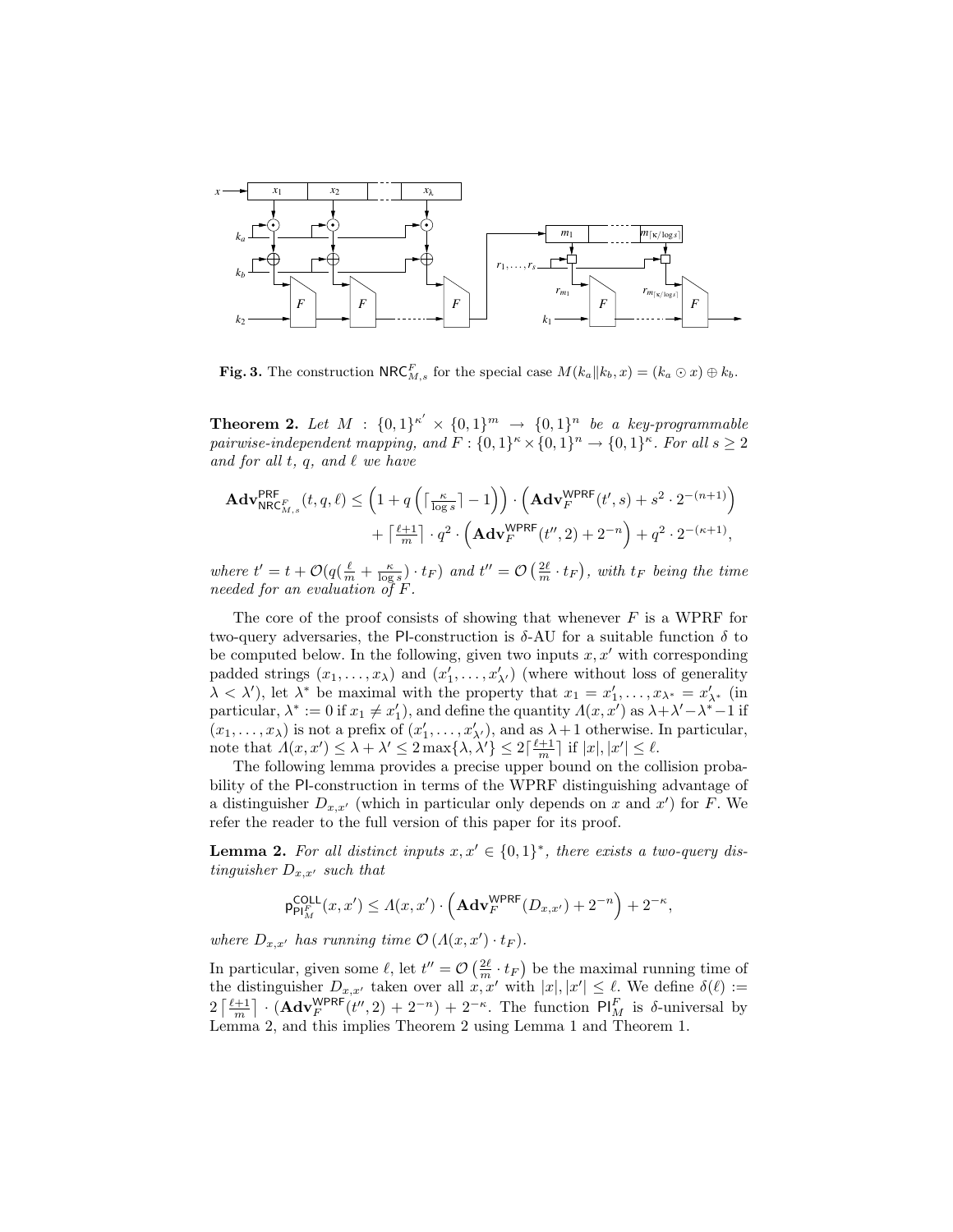### 5 Black-Box Keying of Iterated Hash Functions

The iterated structure of the RC- and the NRC-constructions makes compression functions ideal candidates for instantiating the underlying s-WPRF. In general, however, we may be constrained to only have black-box access to an implementation of an iterated hash function  $H: \{0,1\}^* \to \{0,1\}^{\kappa}$  (cf. Section 2) with direct access neither to the initialization value  $IV$  nor to the underlying compression function  $F: \{0,1\}^n \times \{0,1\}^n \to \{0,1\}^n$ . To overcome this obstacle, we encode (as in HMAC) an *n*-bit key as the first block of the input to the hash function  $H$ . More precisely, given the prefix-free encoding scheme  $ENC$ :  $\{0,1\}^* \to \{1,\ldots,s\}^+$ , we consider the construction  $\text{HRC}_{s, \text{ENC}}^F$  which takes a key with private part  $k \in \{0,1\}^n$  and public part  $r_1, \ldots, r_s \in \{0,1\}^n$ , and on input x with  $ENC(x) = (m_1, \ldots, m_\lambda)$  outputs the value

$$
\mathsf{HRC}_{s,\mathsf{ENC}}^H(k,r_1\|\ldots\|r_s,x) := H(k\|r_{m_1}\|\ldots\|r_{m_\lambda}),
$$

and analogously we define  $HRC_{s,\ell}$  for inputs of fixed-length  $\ell$  (using the canonical encoding to the base s). Furthermore, with  $M: \{0,1\}^{\kappa'} \times \{0,1\}^m \to \{0,1\}^n$  being a key-programmable pairwise-independent mapping, we consider the construction HNRC $_{M,s}^H$  which takes a key with private part  $k_1, k_2 \in \{0,1\}^n$ ,  $k' \in \{0,1\}^{\kappa'}$ and public parts  $r_1, \ldots, r_s$ . On input input x (padded as  $(x_1, \ldots, x_\lambda)$ ) it outputs

$$
\begin{aligned} \mathsf{HNRC}_{M,s}^H(k_1 \| k_2 \| k', r_1 \| \dots \| r_s, x) &:= \\ &\mathsf{HRC}_{s,\kappa}^H(k_1, r_1 \| \dots \| r_s, H(k_2 \| M(k', x_1) \| \dots \| M(k', x_\lambda))). \end{aligned}
$$

In order to lift the security statements of the RC- and the NRC-constructions to both the HRC- and HNRC-constructions, the assumption that  $F$  is an  $s$ -WPRF is not sufficient: First, it is necessary that the  $\kappa$ -bit output  $F(IV, K)$  is computationally indistinguishable from a uniformly-distributed random string of length  $\kappa$ (under a secret random  $K$ ); This guarantees that the chaining value obtained after the first evaluation of  $F$  is pseudorandom and can be used as the "key" for the RC- or the PI-construction. A further problem is due to the fact that we generally cannot enforce the last *n*-bit block processed by  $F$  to be random because of the padding introduced by  $H$ , and this issue should not destroy the pseudorandomness of the outputs. To our rescue, however, comes the fact that each such block is processed keying  $F$  with a *fresh* pseudorandom value: It is hence enough to additionally guarantee that for an arbitrary fixed n-bit string  $x$ and a random secret  $\kappa$ -bit string K, the string  $F(K, x)$  is computationally indistinguishable from a random  $\kappa$ -bit string.

We stress that both these extra properties are very weak requirements: In fact, a good compression function should satisfy them even unconditionally. It is sufficient, for example, that  $F(IV, \cdot)$  and  $F(\cdot, x)$  (for all  $x \in \{0, 1\}^n$ ) are all (nearly-)regular functions. (We refer the reader to [6] for a discussion on regularity-properties of hash functions.). With these two additional assumptions on the compression function  $F$  of  $H$ , the security bounds of the RC and the NRCconstruction can be lifted to their black-box counterparts. For lack of space, we omit the proofs, which are very similar to the ones of the original constructions.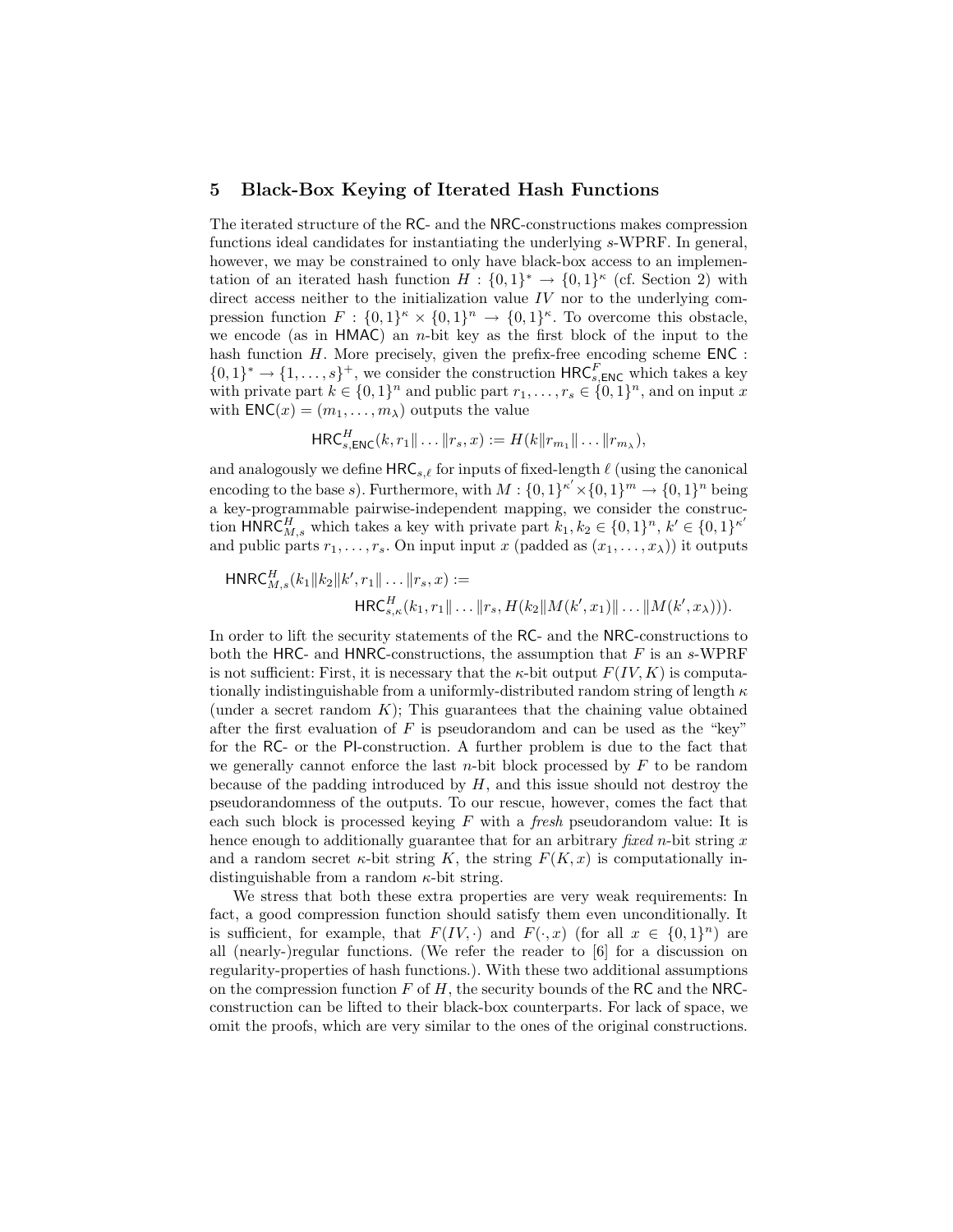# 6 Conclusions and Open Problems

We have shown that efficient arbitrary-input-length PRFs (and consequently MACs and encryption schemes) can be constructed under very weak assumptions, i.e. weak PRFs where security holds only for a limited number of queries. Our results provide new insights into the property of weak pseudorandomness.

A natural open question is whether there exist constructions of PRFs from WPRFs which take explicit advantage of more secure WPRFs (i.e. tolerating many queries) to achieve more efficient constructions than what we propose and what was considered in the literature (e.g. processing linearly-many bits per invocation even for short inputs). We conjecture, however, that this is not possible. A further direction arising from our work consists of finding further examples of cryptographic primitives where restricting adversaries in terms of queries leads to interesting phenomena such as those observed in this paper for weak pseudorandomness.

# References

- 1. M. Bellare, "New proofs for NMAC and HMAC: Security without collisionresistance," in CRYPTO 2006, vol. 4117 of LNCS, pp. 602–619, 2006.
- 2. M. Bellare, R. Canetti, and H. Krawczyk, "Keying hash functions for message authentication," in CRYPTO '96, vol. 1109 of LNCS, pp. 1–15, 1996.
- 3. M. Bellare, R. Canetti, and H. Krawczyk, "Pseudorandom functions revisited: The cascade construction and its concrete security," in FOCS '96, pp. 514–523, 1996.
- 4. M. Bellare, A. Desai, E. Jokipii, and P. Rogaway, "A concrete security treatment of symmetric encryption," in FOCS '97, pp. 394–403, 1997.
- 5. M. Bellare, J. Kilian, and P. Rogaway, "The security of the cipher block chaining message authentication code," Journal of Computer and System Sciences, vol. 61, no. 3, pp. 362–399, 2000.
- 6. M. Bellare and T. Kohno, "Hash function balance and its impact on birthday attacks," in EUROCRYPT 2004, vol. 3027 of LNCS, pp. 401–418, 2004.
- 7. M. Bellare and C. Namprempre, "Authenticated encryption: Relations among notions and analysis of the generic composition paradigm," in ASIACRYPT 2000, vol. 1976 of LNCS, pp. 531–545, 2000.
- 8. J. Black, S. Halevi, H. Krawczyk, T. Krovetz, and P. Rogaway, "UMAC: Fast and secure message authentication," in CRYPTO '99, vol. 1666 of LNCS, pp. 216–233, 1999.
- 9. J. L. Carter and M. N. Wegman, "Universal classes of hash functions," Journal of Computer and System Sciences, vol. 18, no. 2, pp. 143–154, 1979.
- 10. I. B. Damgård, "A design principle for hash functions," in CRYPTO '89, vol. 435 of LNCS, pp. 416–427, 1989.
- 11. I. B. Damgård and J. B. Nielsen, "Expanding pseudorandom functions; or: From known-plaintext security to chosen-plaintext security," in CRYPTO 2002, vol. 2442 of LNCS, pp. 449–464, 2002.
- 12. M. Fischlin, "Security of NMAC and HMAC based on non-malleability," in CT-RSA 2008, vol. 4964 of LNCS, pp. 138-154, 2008.
- 13. O. Goldreich, S. Goldwasser, and S. Micali, "How to construct random functions," in FOCS '84, pp. 464–479, 1984.